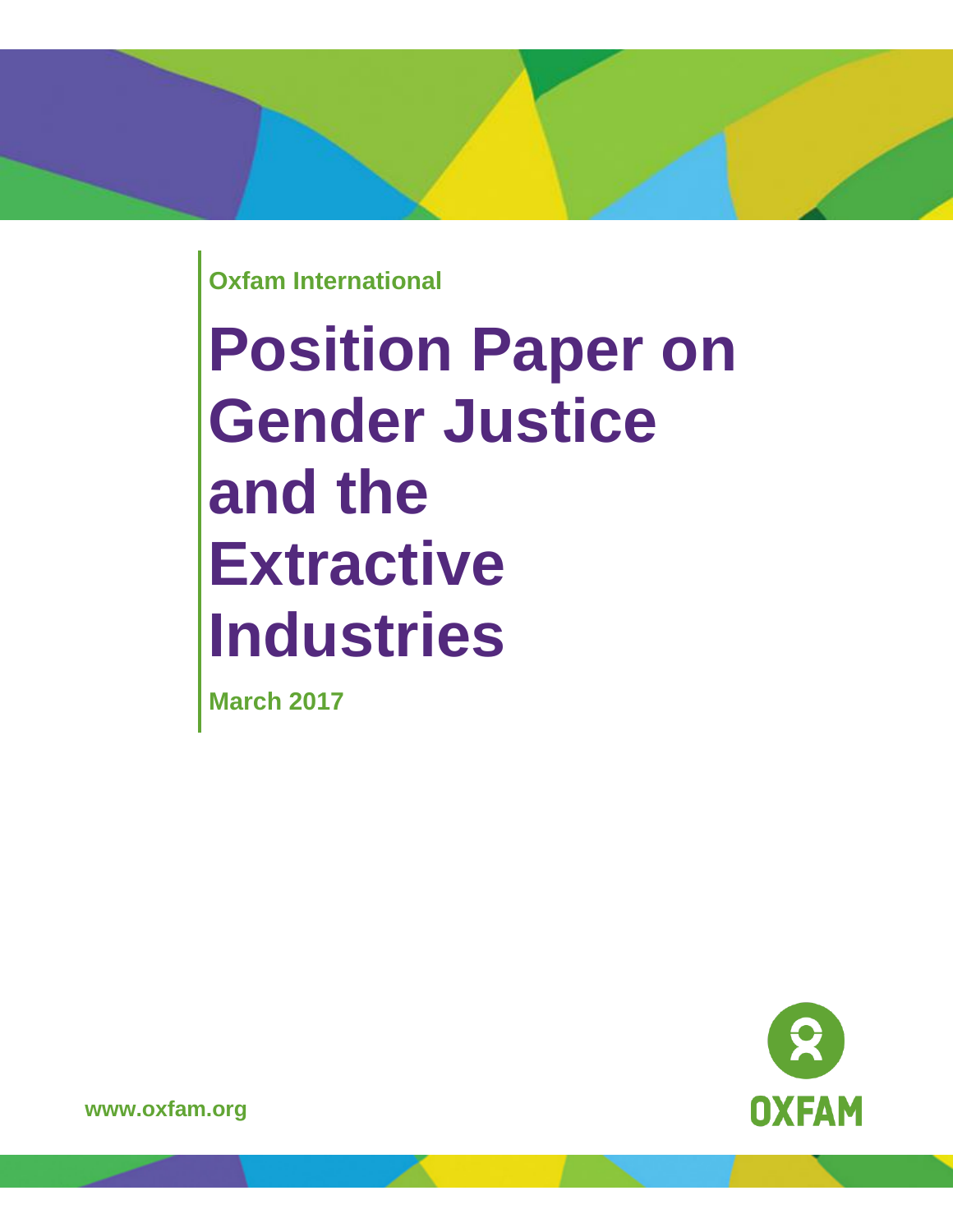$\triangle$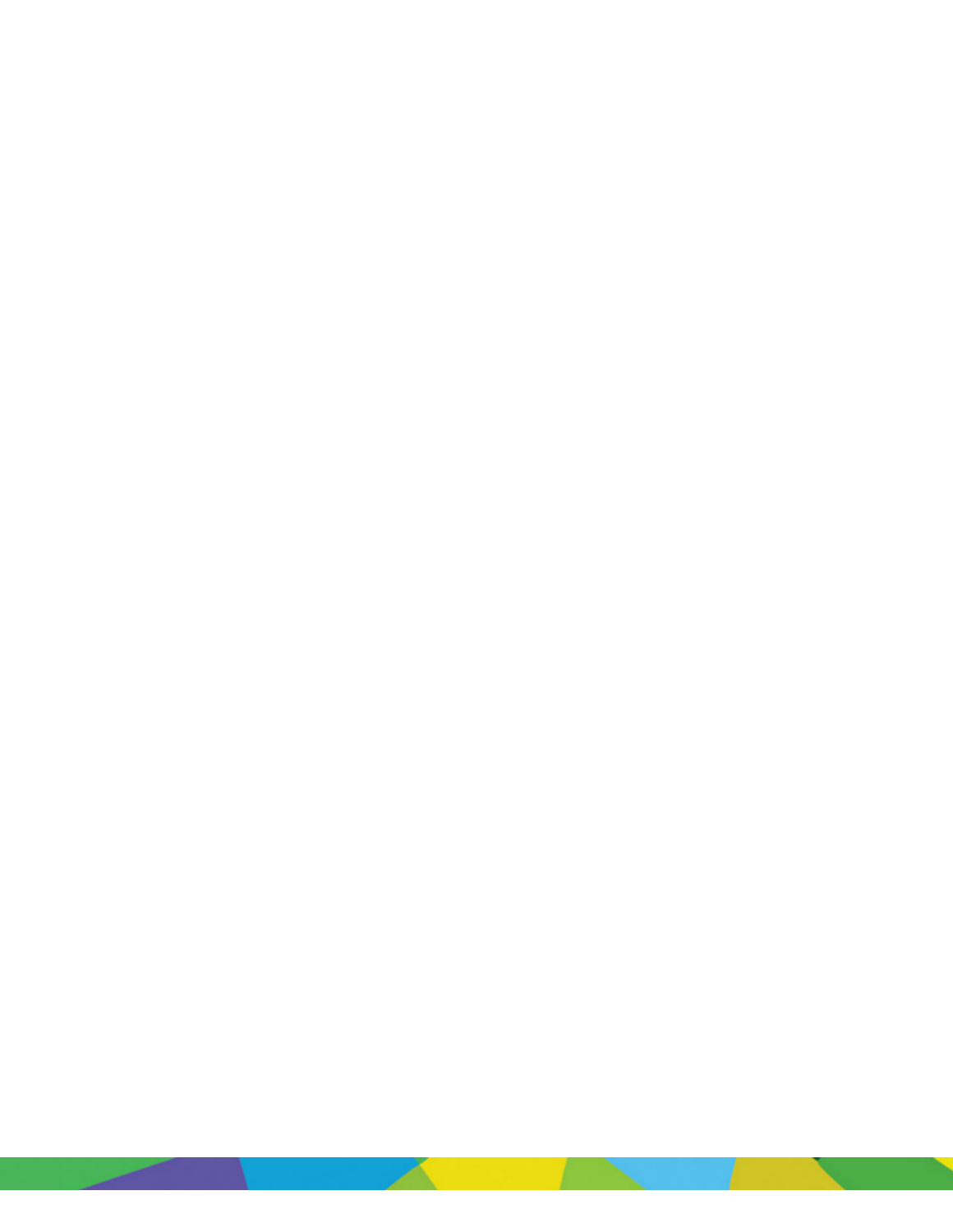#### **About Oxfam's extractive industries work**

For nearly 20 years, Oxfam has worked to right one of the world's biggest wrongs: countries that are rich in natural resources are often poor and suffer from high rates of inequality, corruption, human rights abuse, and environmental degradation.

Oxfam's strategic plan for extractive industries, *Achieving Natural Resource Justice: Oxfam International Extractive Industries Global Program Strategic Plan, 2016–2019,* guides our work. This plan unifies Oxfam's efforts on extractive industries across the Oxfam confederation with a common set of goals and objectives.

Our focus is on ensuring that:

- Governments and companies increase financial transparency and pro-poor accountability for extractive industries' revenue generation and expenditure
- Governments and companies adopt and implement laws and policies respecting free, prior, and informed consent (FPIC)
- Companies respect and governments protect civil society space and the human rights of communities impacted by extractive industries operations
- Gender justice becomes a central issue in global extractive industries reform efforts, and women's rights are more progressively realized within the sector

We work with partners in more than 30 countries—from across Africa, Asia, the Americas, and the Pacific—to achieve these goals.

# **TABLE OF CONTENTS**

| TOWARD GENDER JUSTICE IN EI: REALIZING WOMEN'S RIGHTS  6 |  |
|----------------------------------------------------------|--|
|                                                          |  |
|                                                          |  |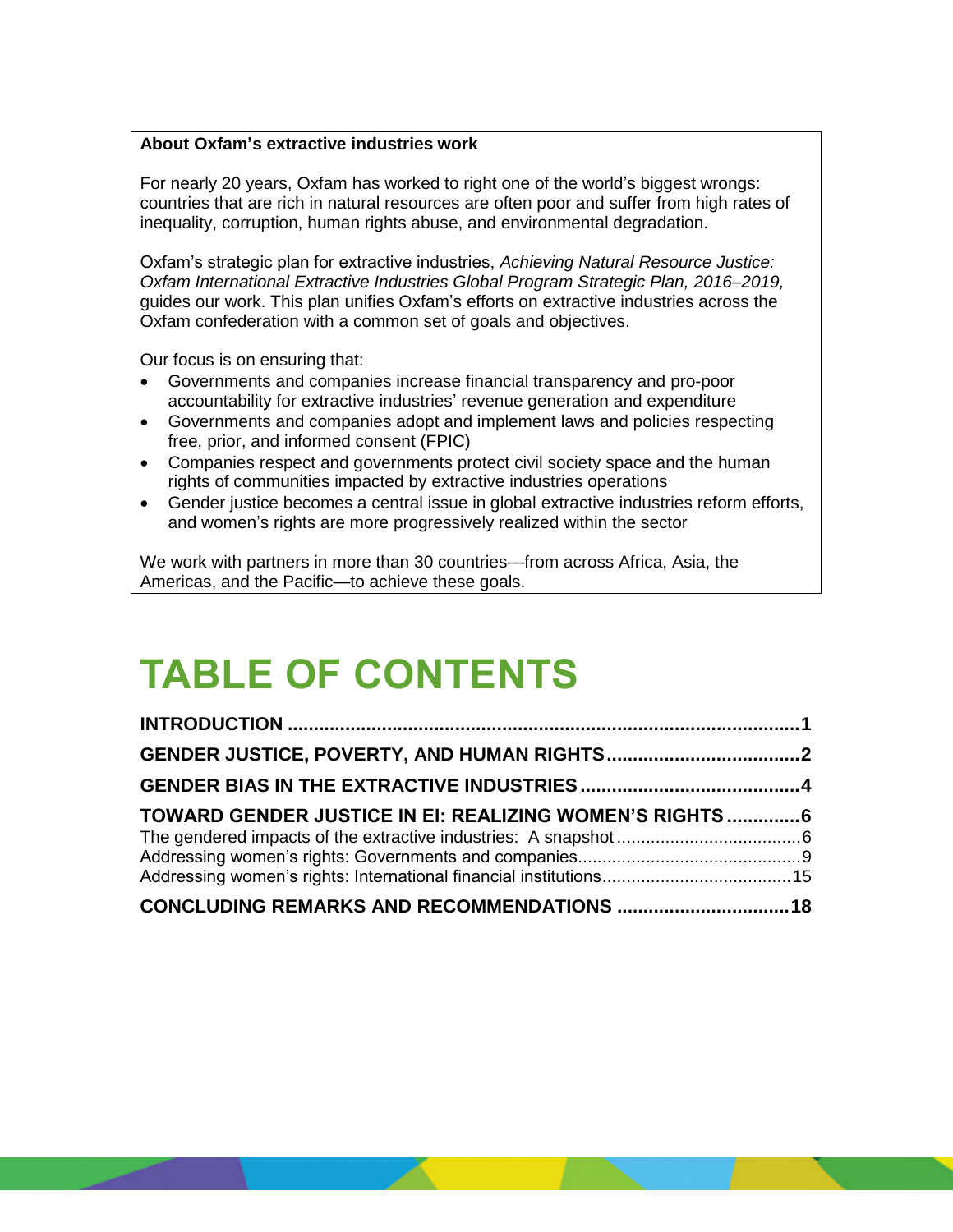# **ACRONYMS & ABBREVIATIONS**

| ADB              | Asian Development Bank                                                                                     |
|------------------|------------------------------------------------------------------------------------------------------------|
| AfDB             | African Development Bank                                                                                   |
| AMV              | African Mining Vision                                                                                      |
| ASM              | Artisanal and small-scale mining                                                                           |
| <b>CEDAW</b>     | Convention on the Elimination of All Forms of Discrimination Against<br>Women                              |
| <b>CSR</b>       | Corporate social responsibility                                                                            |
| <b>EBRD</b>      | European Bank for Reconstruction and Development                                                           |
| ΕI               | <b>Extractive industries</b>                                                                               |
| <b>ESIA</b>      | <b>Environmental and Social Impact Assessment</b>                                                          |
| <b>ESS</b>       | Environmental and Social Standard, of the World Bank's                                                     |
|                  | <b>Environmental and Social Framework</b>                                                                  |
| <b>FPIC</b>      | Free, prior, and informed consent                                                                          |
| <b>GIA</b>       | Gender impact assessment                                                                                   |
| <b>IADB</b>      | Inter-American Development Bank                                                                            |
| <b>ICESCR</b>    | International Covenant on Economic, Social and Cultural Rights                                             |
| <b>IFC</b>       | <b>International Finance Corporation</b>                                                                   |
| <b>IFIS</b>      | International financial institutions                                                                       |
| SDG <sub>5</sub> | Sustainable Development Goal 5, of the UN Sustainable Development<br>Goals (SDGs) of UNA/RES/70/01 of 2015 |
| <b>PS</b>        | Performance Standard, of the IFC's Environmental and Social<br>Performance Standards                       |
| <b>UDHR</b>      | Universal Declaration of Human Rights                                                                      |
| <b>UNGP</b>      | UN Guiding Principles on Business and Human Rights                                                         |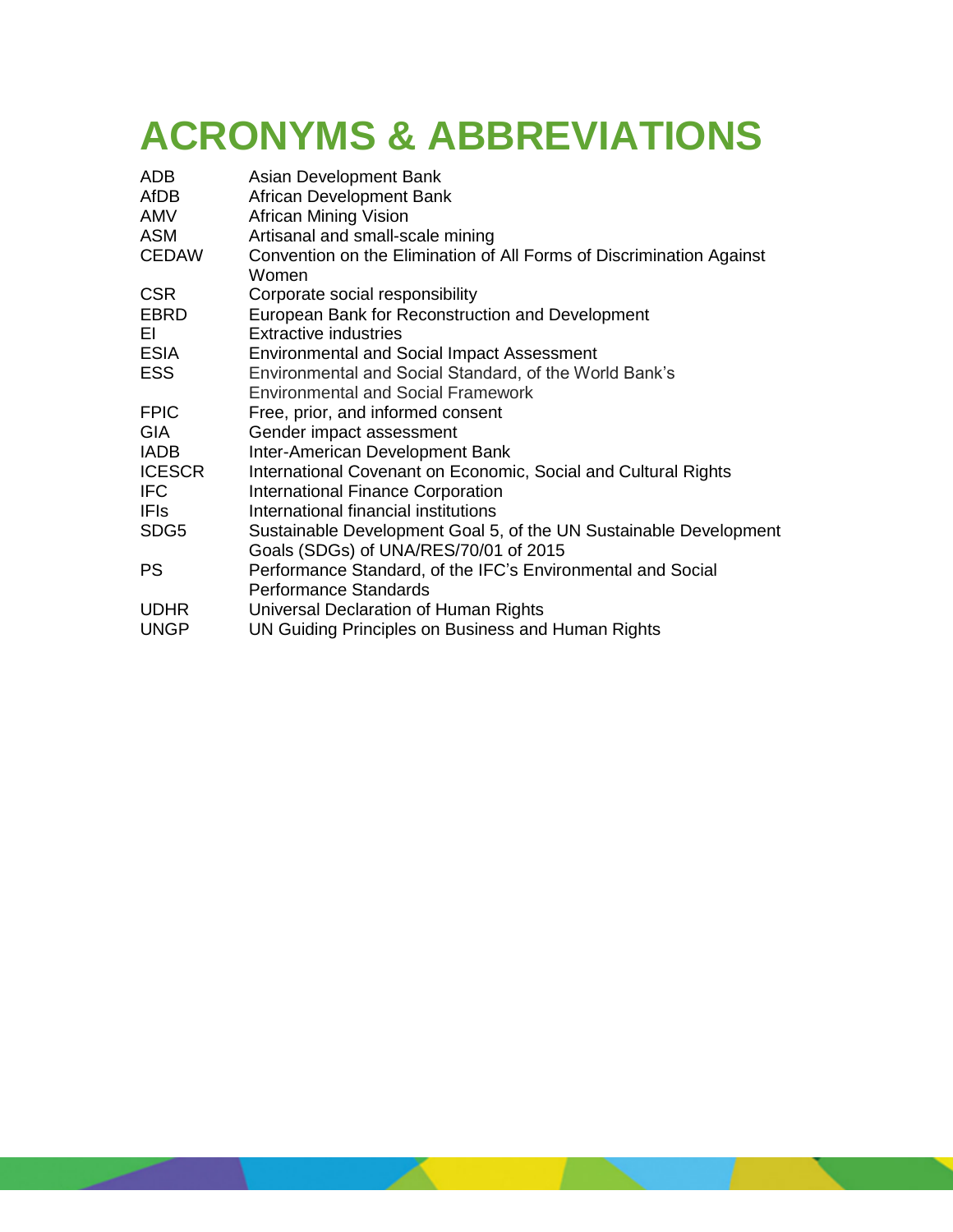# <span id="page-4-0"></span>**INTRODUCTION**

There is growing recognition that persistent structural gender inequality within the extractive industries (EI) continues to undermine women's rights and the development potential of the sector.<sup>1</sup> Women face systemic discrimination in all phases of an extractive industries project and all along the EI value chain. $<sup>2</sup>$ </sup>

Entrenched gender bias not only prevents women from engaging with and accessing the economic benefits of extractive industries, but manifests in how companies and governments engage with communities at all stages of project activities. Gender-blind policies and practices in community consultation and decision-making processes give rise to the systematic exclusion of women and a silencing of women's perspectives, agendas, and interests in relation to EI projects.

The result is increasing gender inequality and the further disempowerment of women. In the daily lives of the women, men, girls, and boys affected by EI projects, the absence of women's agency in consultation and decision-making can translate into a range of human rights infringements.

For example, as land is expropriated for EI projects, women's livelihoods and food security are put in jeopardy. Risks of HIV and AIDS and violence against women and girls can escalate with the influx of transient workers, the transition to a cash economy, and the emergence of new socioeconomic stresses. Furthermore, as vital resources like water and wood become scarcer, and water becomes more polluted, women and girls' unpaid care work can increase dramatically. The introduction of an EI

project can also cause a shift in gender power relations within affected communities that further tips the balance of power away from women. As this balance tips and gender inequality increases, so does the power inequality that drives poverty—undermining the development potential of the EI sector.

Oxfam is working in partnership with many civil society and women's rights organizations to ensure that gender justice becomes a central issue in global EI reform efforts and that women's rights are more progressively realized within the sector.<sup>3</sup>

*Focus Goal 4 of Achieving Natural Resource Justice: Oxfam International Extractive Industries Global Program Strategic Plan, 2016–2019, recognizes the importance of addressing gender justice in EI: Gender justice becomes a central issue in global EI reform efforts, and women's rights are more progressively realized within the EI sector.*

Together we are supporting women in demanding that their voices are heard; working to end the discrimination that prevents women from accessing resources, economic opportunities, and decision-making forums; and helping women hold governments, EI companies, and the financial institutions that support the sector to account.

This paper outlines Oxfam's position on gender justice in the context of extractive industries. It describes some of the causes and consequences of the EI sector's gendered impacts, and it summarizes Oxfam's recommendations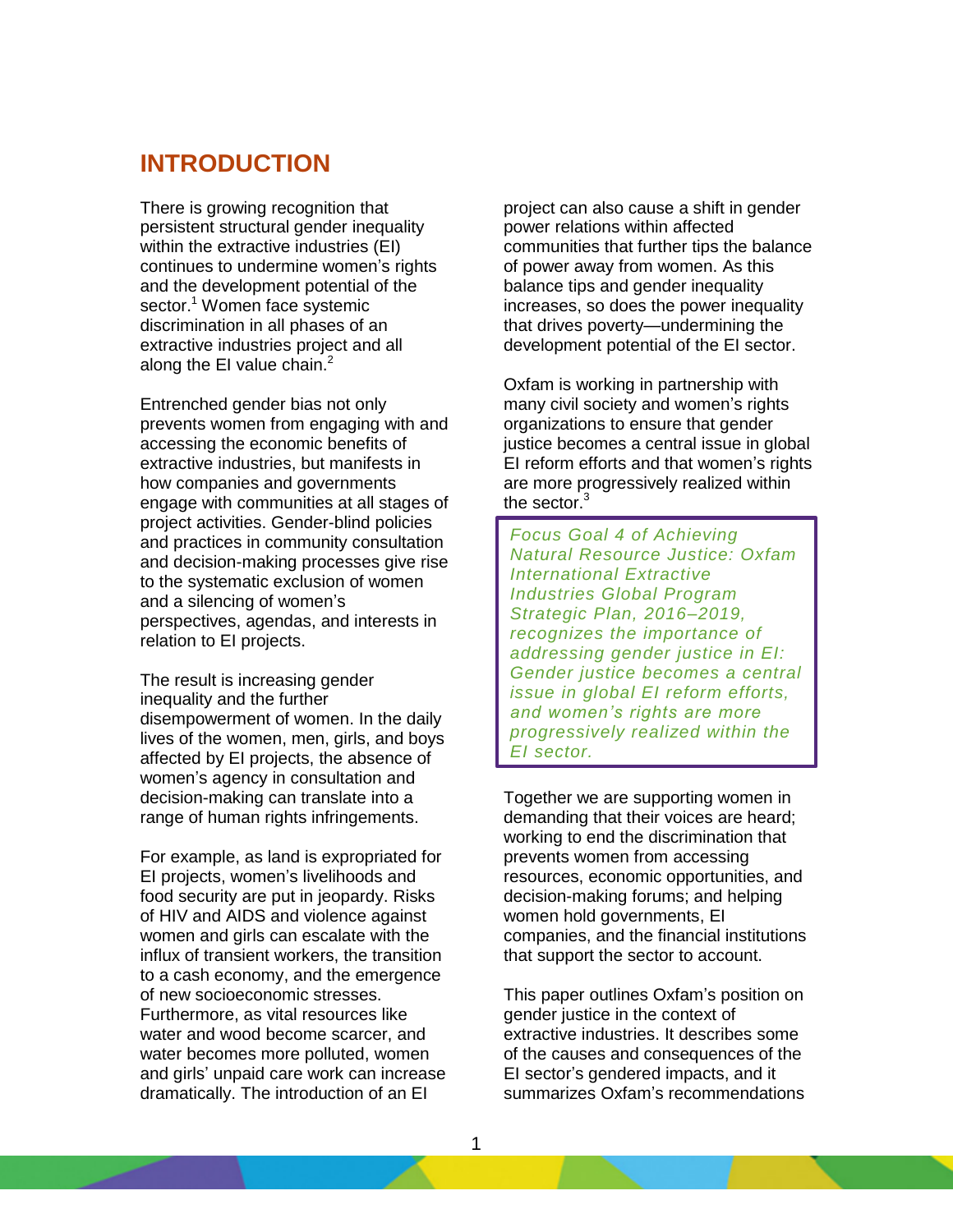to mining, oil, and gas companies, to governments, and to international financial institutions for achieving better gender equality outcomes and advancing women's rights.

Tackling gender inequality within the extractive industries demands a fundamental shift in how the industry is conceptualized, organized, and governed. It requires a reshaping of the values, culture, and norms that produce and maintain gender bias within the sector. Given the positive correlation between the progressive realization of

women's rights and poverty alleviation, the imperative for a new paradigm is clear.

Oxfam believes that gender justice must be at the forefront of the extractive industries reform agenda. In alignment with United Nations Sustainable Development Goal 5 (SDG5) to achieve gender equality and empower all women and girls,<sup>4</sup> gains toward gender equality must become a principal indicator of the extractive industries' success as a driver of sustainable development.

*Achieving gender justice is a matter of basic rights and a key means for addressing poverty.*

### <span id="page-5-0"></span>**GENDER JUSTICE, POVERTY, AND HUMAN RIGHTS**

Oxfam's work on gender justice is based on the understanding that systematic discrimination against women and girls is both a cause and a result of the power inequality that drives poverty.<sup>5</sup>

Gender inequality is the most pervasive form of discrimination in the world. It is no coincidence that the majority of the world's poor are women and girls. We know that gender is a main predictor of who will be poor and who will have power in the world today.<sup>6</sup> Gender discrimination cuts across prejudice on the basis of other identifiers (such as age, race, sexual orientation, indigenous status, caste, class, ethnicity, HIV status, and disability), affecting how women already living in poverty experience oppression.<sup>7</sup> Gender inequality drives poverty and denies women their fundamental rights. For these reasons, Oxfam believes that ending global poverty begins with securing women's rights.

Violence against women and girls is a global crisis—it is one of the most widespread human rights violations. One in three women will experience physical or sexual violence in her lifetime. <sup>8</sup> Violence devastates lives, fractures communities, and stalls development. Women living in poverty face increased risks to violence, and violence can prevent women from escaping poverty. <sup>9</sup> Oxfam's work focuses on supporting women and girls to live free from all forms of violence through changes in social norms, institutions, and laws.

*Gender justice is the goal of full equality and equity among women and girls and men and boys in all spheres of life. It is the result of women, jointly—and on an equal basis with men—defining and shaping the policies, structures, and decisions that affect their lives and society as a whole. Gender justice is both an outcome and a process.*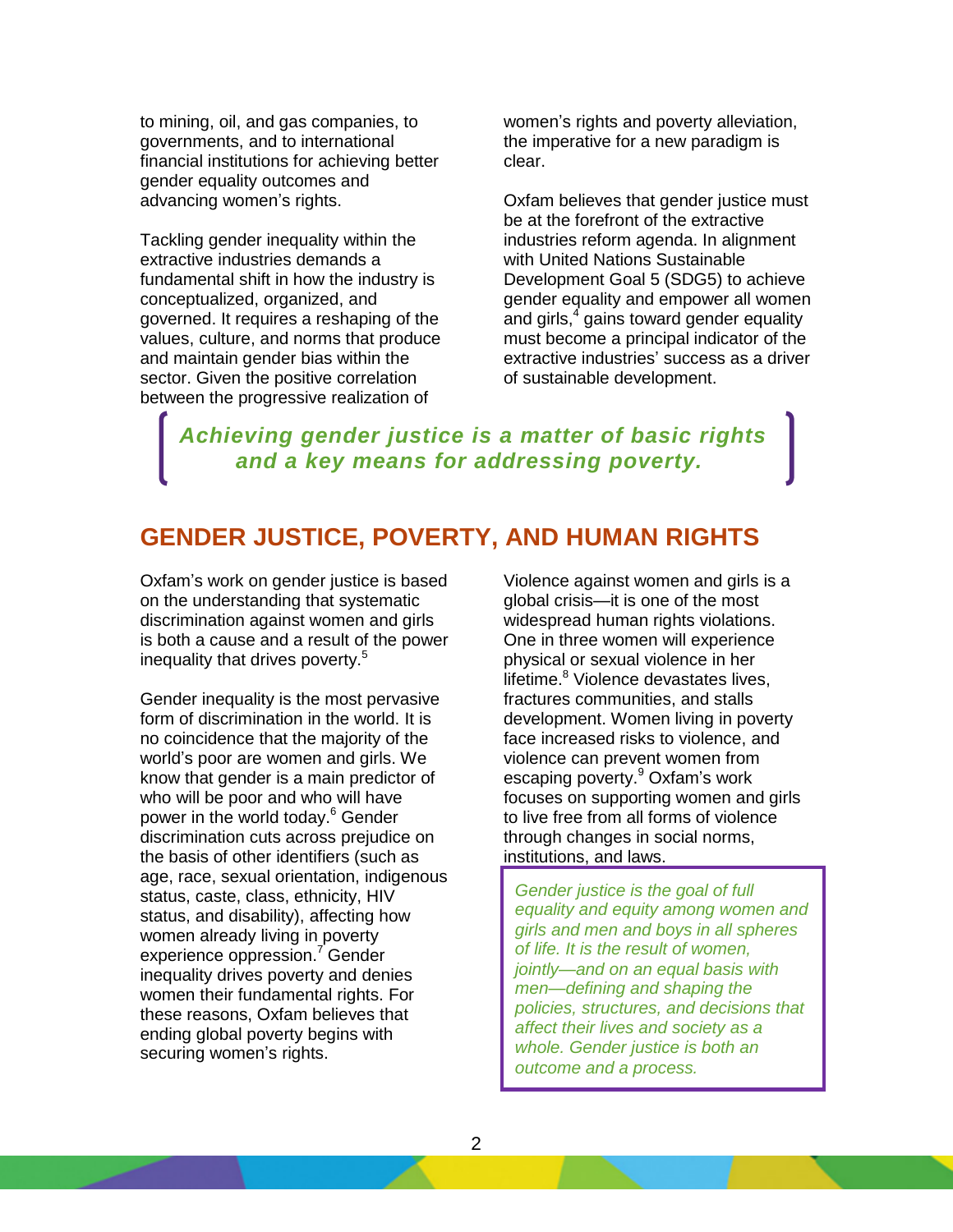Oxfam is committed to challenging and changing the attitudes and behavior that lie at the heart of gender inequality, and the laws, policies, and government programs that sustain it. We recognize that everyone—women and girls, men and boys—has a stake in gender justice. Men play a critical role in the transformational change that is necessary to realize the rights of women and to improve the social position of women in relation to men.

*Women's rights are at the heart of the Oxfam International Strategic Plan. We work to ensure that poor and marginalized women will:* 

- *Occupy positions of power and influence in communities and organizations;*
- *Have greater access to, ownership of, and control over productive resources;*
- *Benefit from changes to attitudes and beliefs;*
- *Benefit from better standards and legislation to safeguard their rights, including the rights to be heard and to live free from violence; and*
- *Have improved access to essential services.*

#### **Rights-based development**

Oxfam is a rights-based organization. Our work is grounded in the UN's Universal Declaration of Human Rights and the associated treaties and covenants, all of which hold the principles of nondiscrimination and equality as central. Oxfam believes that poverty and powerlessness are avoidable, and that they can be eliminated by active citizens and accountable governments and institutions. In addition to governments, Oxfam believes that private sector actors have a key role to play in

supporting the realization and protection of human rights.<sup>10</sup>

Oxfam's work supports those living in poverty to enjoy rights to life and security, to a sustainable livelihood, to essential services, to be heard, and to an identity. We work with governments, private sector actors, local communities, and other civil society organizations and networks to promote the realization of these rights.

#### **Women's leadership**

Women's leadership and equal participation in public and political life is both a matter of social justice and a means of promoting accountability for gender equality and women's rights.<sup>11</sup> Research shows that women's leadership is critical to ensuring that economic and social policies promote greater gender equality.<sup>12</sup>

Women's leadership and equal participation in decision-making, including in relation to extractive industries, can contribute to the protection of women's rights, as well as to the achievement of broader development goals.<sup>13</sup> In fact, one of the



Terena Keita talks with Oxfam America respresentatives in her family compound in Bambaraya Senegal; April 2010. Photo: Rebecca Blackwell.

SDG5 targets is to "ensure women's full and effective participation and equal opportunities for leadership at all levels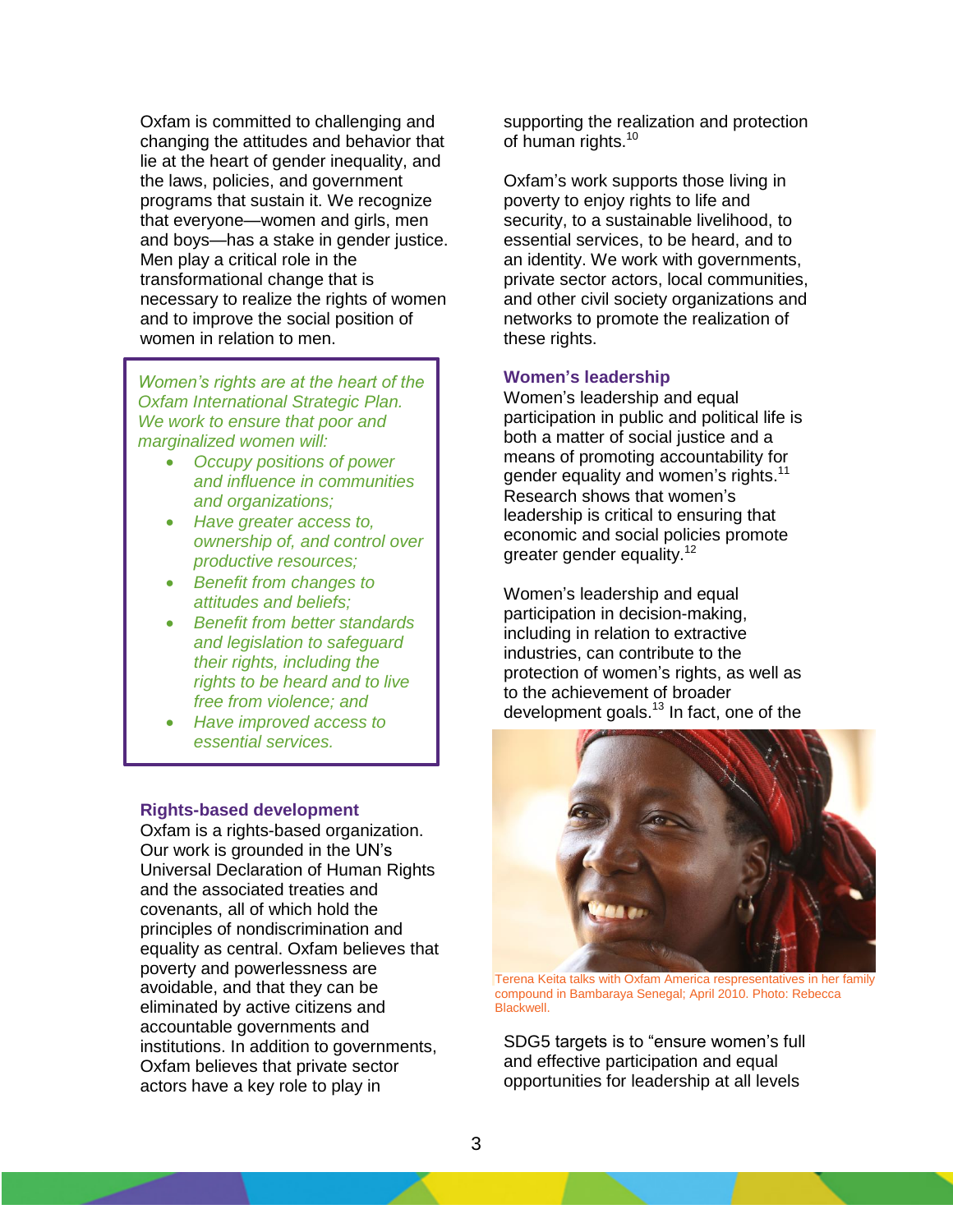of decision-making in political, economic and public life."<sup>14</sup>

Although men as leaders can and should make choices that support women's rights, men's overrepresentation in decision-making means that women's priorities are less likely to be reflected.<sup>15</sup> The absence and underrepresentation of women in decision-making and agenda-setting forums often means that the rights, needs, and interests of women are neglected and deprioritized, while women's skills, experience, and knowledge remain underutilized.

Oxfam supports women and other groups facing discrimination to influence and participate in decision-making processes that affect their lives. Oxfam is committed to seeing more women and men, civil society and private sector organizations, and governments actively engage in advancing women's leadership, women's rights, and gender justice—and in eliminating violence against women. Oxfam places special value on its relationships with women's rights organizations and networks, and aims for its work to support and promote women's rights movements.

### <span id="page-7-0"></span>**GENDER BIAS IN THE EXTRACTIVE INDUSTRIES**

Traditionally associated with heavy, manual-intensive labor, the EI sector is male dominated.<sup>16</sup> Historically, systemic discrimination against women was enshrined in a number of laws that prohibited women from engaging in extractive activities. <sup>17</sup> While such laws have been repealed or replaced, the sector continues to be widely regarded as male dominated, both in workforce and in industry culture.

Discrimination against women in the EI sector manifests in various ways. Gender-biased corporate recruitment and employment policies continue to hinge on outdated gender stereotypes that women are unsuitable for extractive industries work.<sup>18</sup> Other cultural barriers discourage women from entering engineering and more technically oriented careers.<sup>19</sup> There are also persistent barriers to women's advancement within the sector—the mining, oil, and gas sectors have some of the lowest rates of women in leadership positions.<sup>20</sup>

Discrimination and harassment against women, including verbal, physical,

and/or sexual harassment are prevalent in the EI sector, and female mineworkers have been raped and murdered underground.<sup>21</sup> Women in mining are typically paid less than their male counterparts, and without access or opportunities to gain technical skills, they are often relegated to some of the most dangerous jobs (such as cobbing work in the asbestos industry).<sup>22</sup>

Institutionally, the marginalization of women in the EI sector is reflected in the inadequate integration of gender issues into regional and national policies and regulatory frameworks.<sup>23</sup> Even where there is gender integration, implementation and accountability remain weak.

At the project level, entrenched gender bias manifests in how governments and extractive companies engage with affected communities. Gender-blind policies and practices result in women's exclusion from consultation and decision-making processes. This marginalization occurs both because consultation processes are not designed to support women's participation, and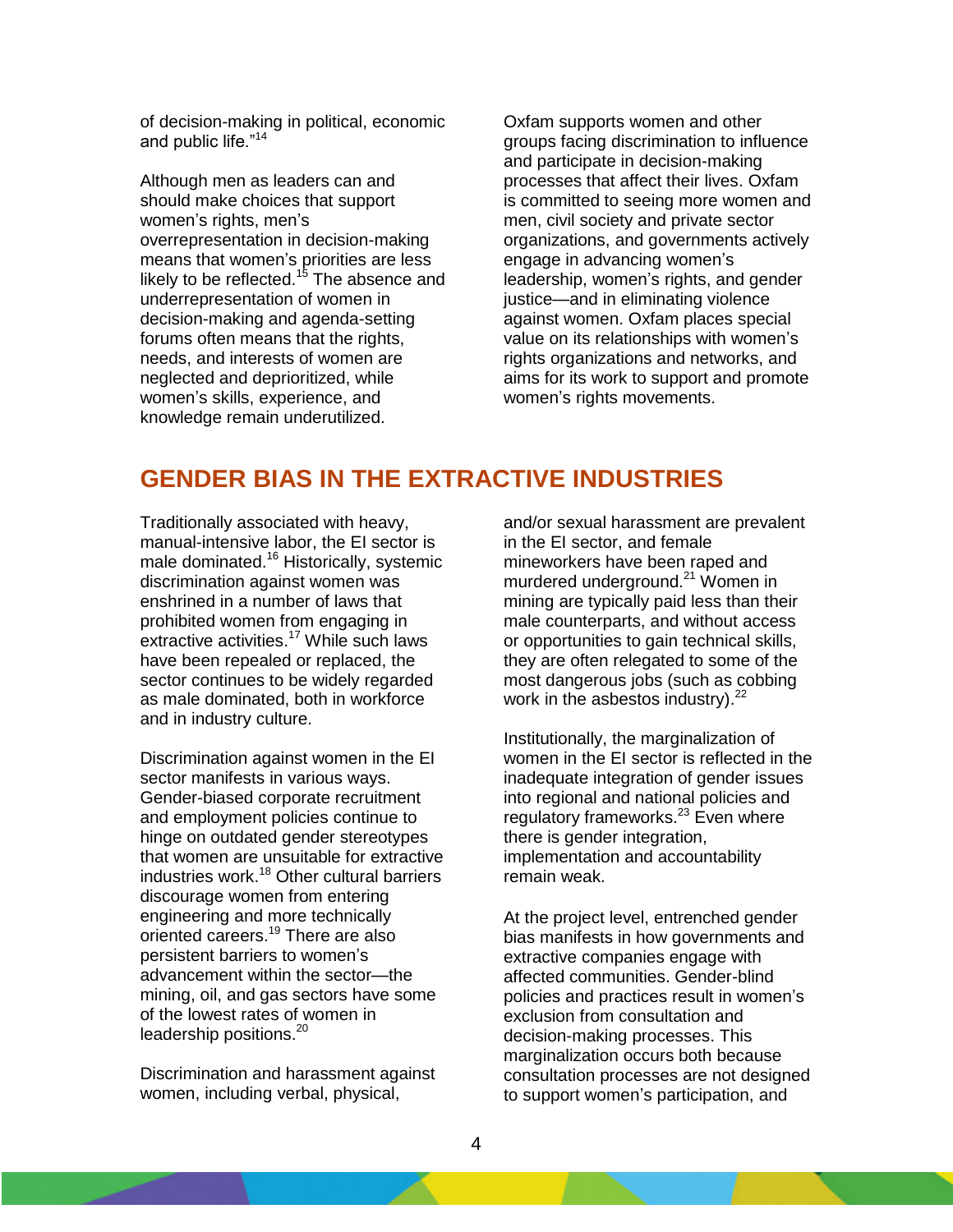because of existing structural barriers to women's engagement—such as women's limited access to resources and information, women's lack of political voice, and unequal gender power relations in households and communities that constrain women's engagement in public life.<sup>24</sup>



A girl walks along the street while the Oshie gas flare belonging to Agip oil company burns in Akaraolu community in Rivers State, Nigeria; June 2015. Photo: George Osodi/Panos.

The absence of women's agency in consultation and decision-making is particularly problematic because of a strong gender bias in the distribution of risks and benefits from extractive industries projects. Evidence shows that men primarily benefit from EI projects (in the form of employment and compensation), while women disproportionately bear the costs—such

as social and family disruption, health and safety risks (such as increased violence against women and girls), and environmental degradation (loss of land, pollution, increasing resource scarcity).<sup>25</sup>

The gender blindness that results in women's exclusion from decisionmaking produces, reproduces, and exacerbates the gender-biased impacts of extractive projects. As long as women remain on the margins of consultation and decision-making processes, the gender bias in benefits and costs of extractive projects will not be adequately addressed and will continue to disproportionately jeopardize women's rights.

Oxfam believes that achieving gender justice within the context of the extractive industries means addressing these deeply entrenched gender biases. This approach requires difficult work to promote transformational change in gender norms, attitudes, and behaviors. It also requires supporting women to overcome structural barriers to participation in EI decision-making.

Achieving gender justice is a central component of Oxfam's work: we cannot make progress on addressing human rights in the EI sector without directly tackling the bias and discrimination against women, both of which result in the negative impacts EI projects have on women's rights and the marginalization of women from economic opportunities within the sector.

**"[Because of mining] there is no land to produce food, and growing food is a woman's task."**

**—Member of the Tete Provincial Women's Central Committee, Mozambique**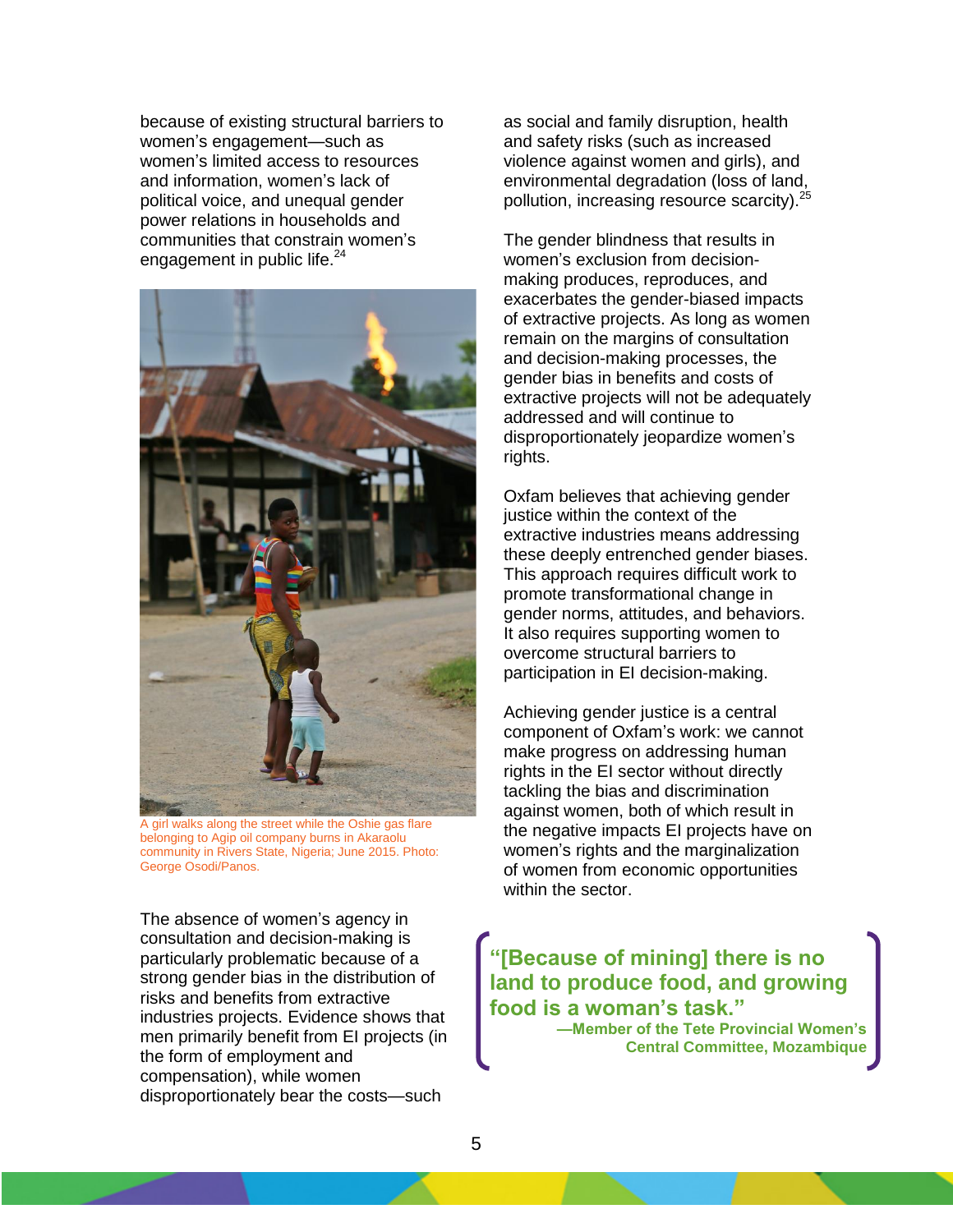# <span id="page-9-0"></span>**TOWARD GENDER JUSTICE IN EI: REALIZING WOMEN'S RIGHTS**

EI projects are highly disruptive, with impacts on the environment, people's livelihoods, and community life. Women, girls, men, and boys experience these impacts differently, and, for the most part, women and girls disproportionately experience harm while missing out on the benefits the industry may bring.



A water pump in Akatakyieso. The gold mining in the area disrupted the community's access to clean water. This is one of two boreholes that the mining company agreed to install as a result of negotions with the community in Ghana; April 2011. Photo: Jeff Deutsch.

One main determinant of this reality is local context. The different roles and responsibilities of women and men, and their differentiated access to and control of household and community resources, shape the particular gendered impacts of an EI project, including how the project affects the socioeconomic roles and relationships between women and men.

#### <span id="page-9-1"></span>**The gendered impacts of the extractive industries: A snapshot**

The introduction of an EI project can impact women's rights in many ways. EI projects can jeopardize women's

livelihoods and food security, pose major health and safety issues for women, increase women's unpaid care work, and undermine the status of women within households and communities.

#### **Land, livelihoods, and food security**

In many rural contexts, women are responsible for growing food for their family's consumption and for income. This responsibility can be a reflection of social norms that dictate the types of work that women and men undertake. It can also be because men migrate to urban areas in search of employment, leaving women to manage the family's subsistence and cash-crop farms, as is often the case in many parts of Africa and Asia. For this reason, women are typically those most affected when EI projects expropriate land where women live and work. For women, loss of land means loss of livelihood and decreased food security for their families.

Even when compensation for land is awarded, recipients are typically male heads of households, as is the case, for example, in Africa.<sup>26</sup> Unless women are awarded replacement land of equal size and productivity, they will lose their livelihoods and food security. Unfortunately, replacement land of the same quality is often not made available.

When agriculture is permanently disrupted by an EI project—because agricultural land is no longer available or soil and water sources are depleted or polluted—women may have to work harder, longer, or farther from home to earn a decent income. Women may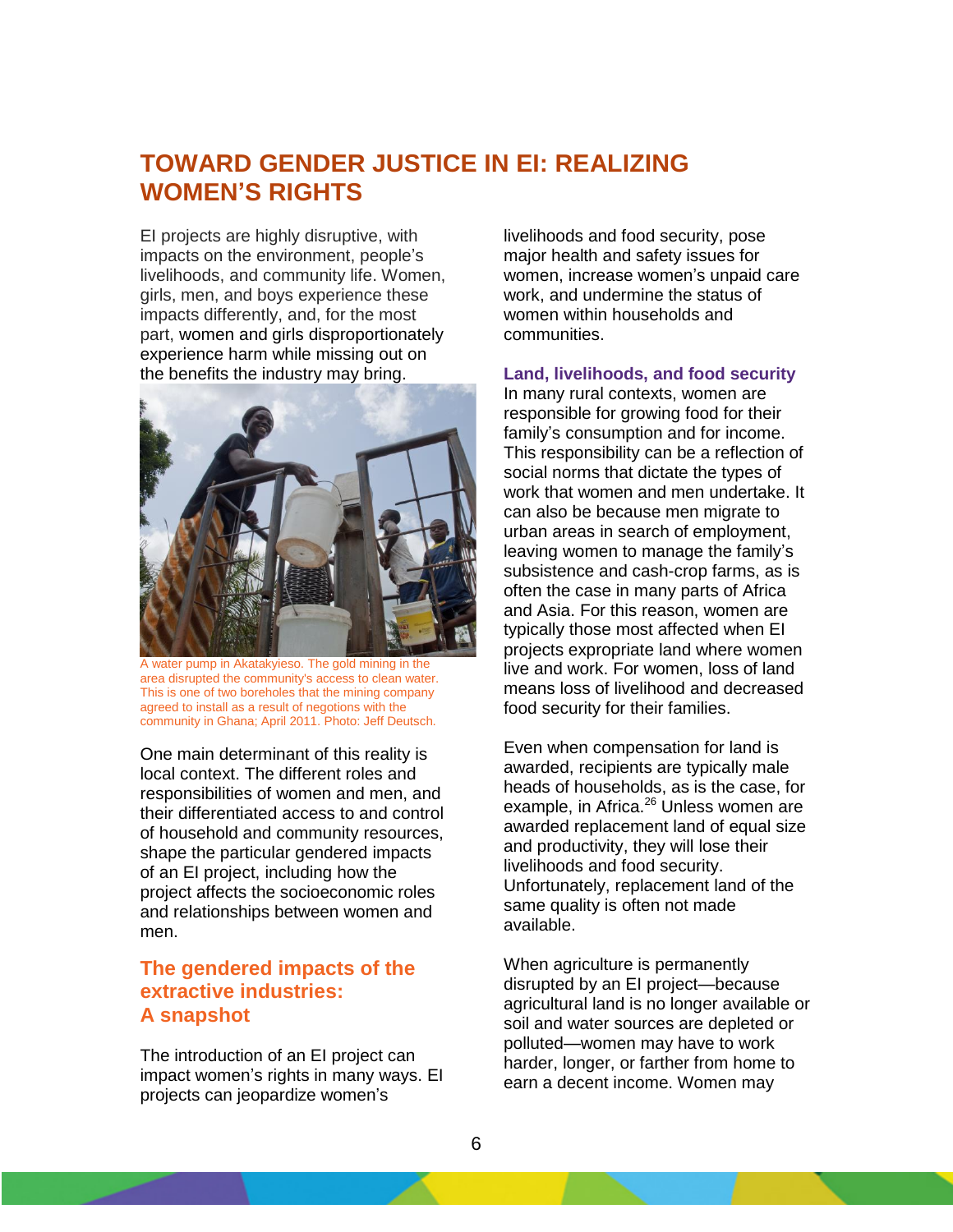even be forced to resort to employment that is abusive or exploitative, or that pushes them into poverty, such as commercial sex work. 27

#### **Women's health and safety**

In many countries, the highest rates of sexually transmitted infections and HIV and AIDS are found in communities nearest to EI projects. Increased rates of violence against women and girls, as well as increases in alcoholism, sexual abuse and harassment, and domestic violence have all been linked to the social changes brought about by EI operations and the emerging economic opportunities and stresses that accompany large-scale industrial development.<sup>28</sup> There are also documented cases where security forces hired by EI companies have been perpetrators of sex crimes, including rape.<sup>29</sup> In EI contexts a rise in sex work and human trafficking can pose further risks to the safety and security of women and girls.<sup>30</sup>

*Domestic violence, alcohol-fueled violence, and sex work have increased since the onset of mining in communities in the South Gobi, Mongolia. Reports of sexual harassment and rape have risen, and local women say that they no longer feel safe walking alone at night. Incidences of sexually transmitted diseases have also increased.<sup>28</sup>*

#### **Women's unpaid care work**

Unpaid care work refers to the direct care of people (in households and communities) and the housework that facilitates this, such as cooking, cleaning, collecting firewood and water, and looking after children and the elderly.<sup>31</sup> Globally, women perform 2.5 times the amount of unpaid care work that men do, disproportionately reducing the amount of time women are able to dedicate to paid work, to participating in public life, or to resting and enjoying leisure time. $32$ 



Relocated community members of Teberebie in Ghana with staff of partner organization WACAM; December 2007. Photo: Neil Brander.

EI projects can increase the amount and level of difficulty of women's unpaid care work, as natural resources tend to become scarcer and men are less available to help meet unpaid care needs (having found employment with the EI project). When local sources of water and wood become depleted, or when water becomes polluted, the women and girls who are typically responsible for collecting these resources must invest more time and energy in traveling farther distances. Polluted water sources can also lead to chronic and persistent illnesses among children and the elderly, increasing their care needs.

As time invested in unpaid care work increases, women's ability to engage in paid work decreases, further intensifying economic pressures families face, and increasing women's financial dependence on men within the family unit. The costs of EI projects are externalized, and these costs are disproportionally borne by women.

#### **Gender power relations**

Perhaps the most fundamental and challenging impact on women's rights around EI projects and processes is a shift in gender power dynamics that further tips the balance of power away from women.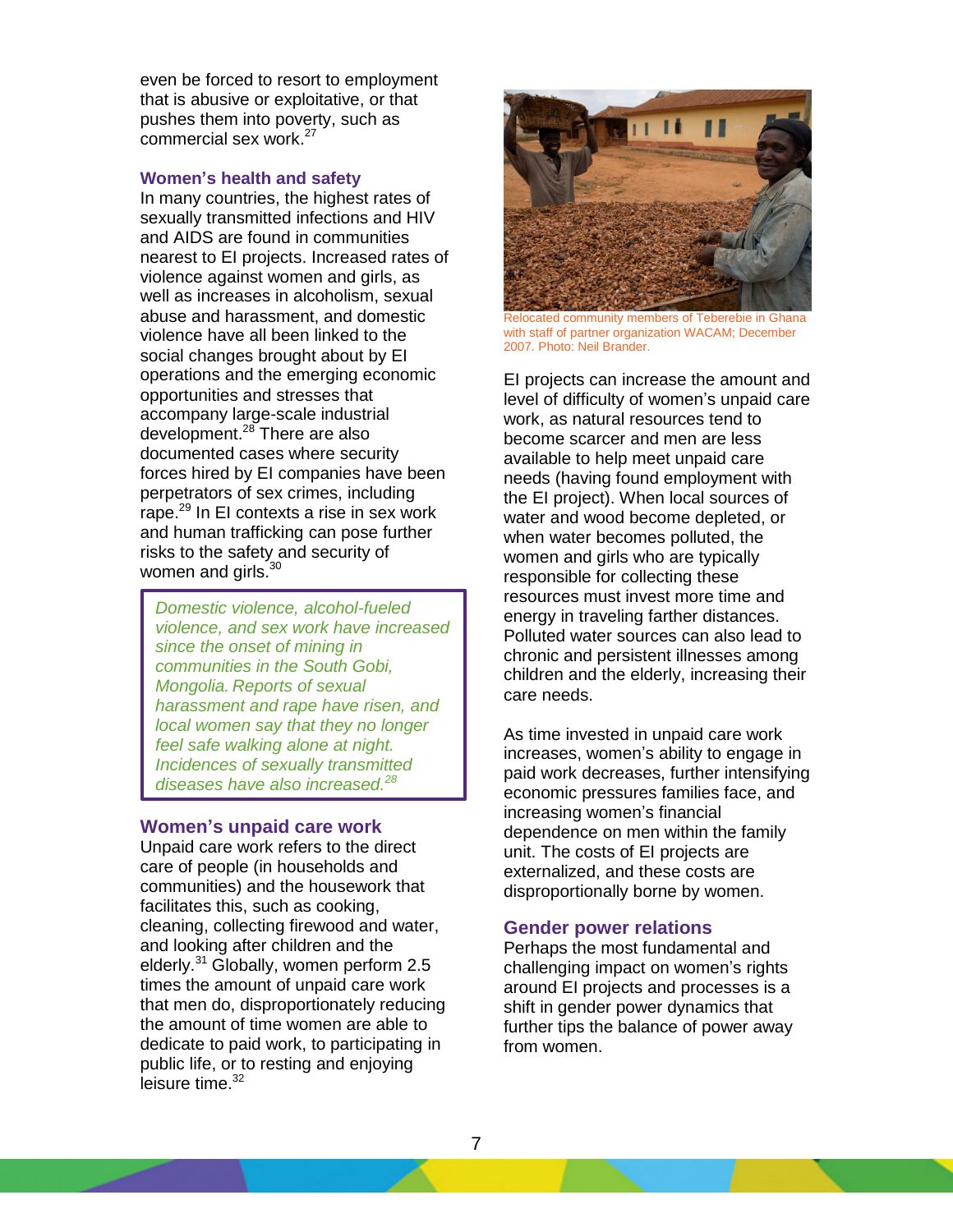In a growing cash economy of an EI context, where men are the primary earners and women have limited employment opportunities (as well as less time to dedicate to paid work), women can become increasingly economically dependent on men. As men's purchasing power increases, so can their decision-making within households. $33$ 

In the public sphere, women's absence from EI consultation and decisionmaking processes can both reflect and reinforce women's lack of political voice. Instead of addressing structural barriers to women's engagement in public life, EI decision-making processes can reinforce these constraints.

From women's marginalization in decision-making to lost livelihoods, severe rises in health and safety risks, limited employment opportunities, and increases in unpaid care work—all of these impacts can create new or exacerbate existing inequalities between men and women. The overarching result is increasing gender inequality and the (further) disempowerment of women.

<span id="page-11-0"></span>**"Women [in project-affected communities] may experience a loss of status as their contribution is devalued."** 

> —Sarah Bradshaw, Gender and Social Accountability: Ensuring Women's Inclusion in Citizen-Led Accountability Programming Relating to Extractive Industries (Oxfam, 2015)

#### *Artisanal and small-scale mining*

Artisanal and small-scale mining (ASM) directly employs millions of people worldwide and indirectly supports the livelihoods of many more. In some countries, half of all workers engaged in ASM are women. <sup>34</sup> ASM miners tend to work informally, and ASM is often treated as a criminal activity. Some communities and civil society organizations see ASM as a more sustainable alternative to large-scale mining because it employs more people and contributes directly to local development. <sup>35</sup> However, ASM lacks the necessary frameworks and regulation to protect and support those involved in the sector and to mitigate its negative environmental and health impacts.<sup>36</sup> ASM is associated with a range of gendered impacts, including sexual and gender-based violence, exposure to hazardous working conditions and to chemicals such as mercury that affect women's reproductive health, and sexually transmitted diseases, including HIV and AIDS. Women's work in ASM is typically devalued; women earn far less than men. Whether women are engaged in small- or large-scale mining, women's access to these opportunities mirrors broader issues of power across the EI sector. Gender justice will be at the center of Oxfam's future work on ASM.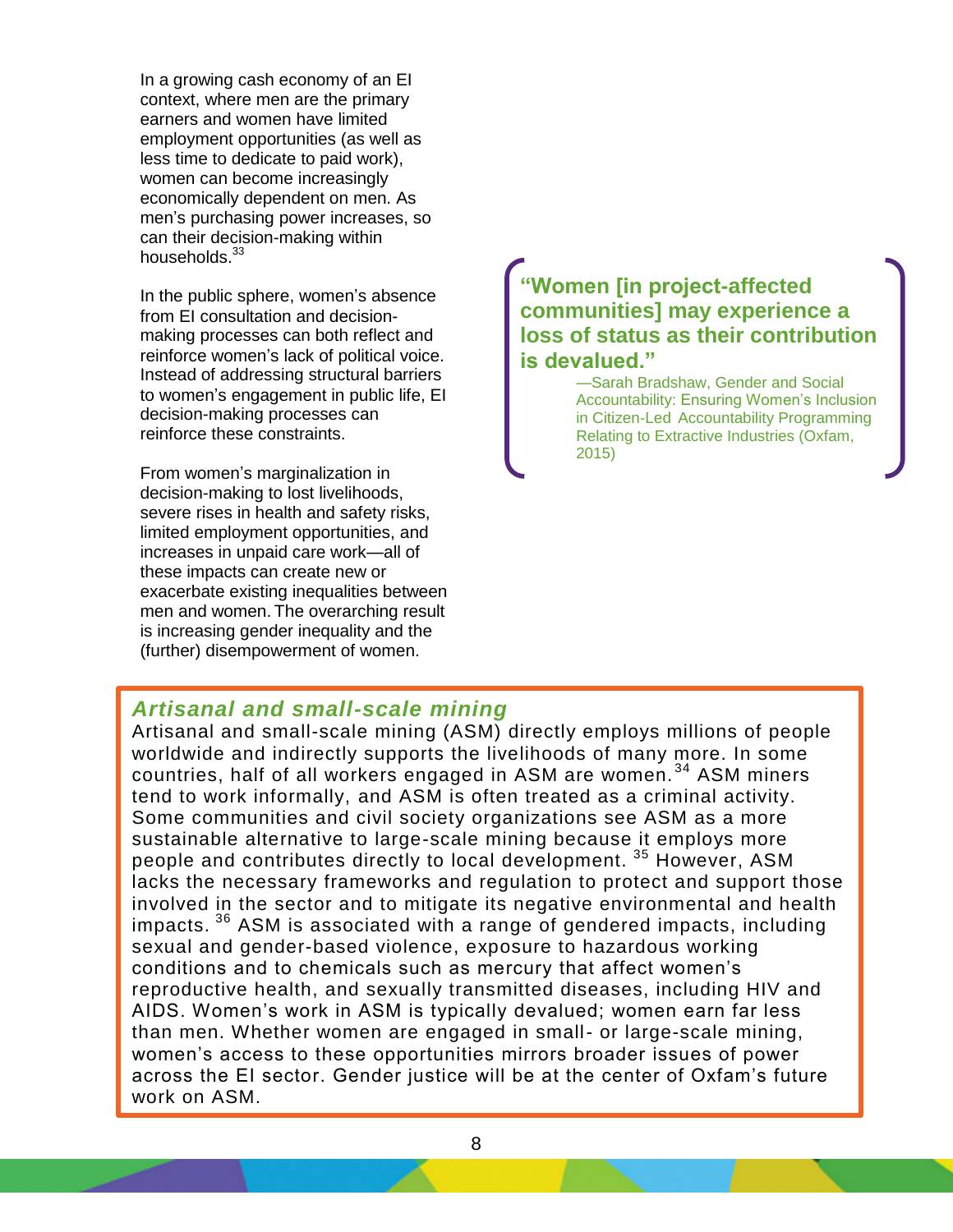#### **Addressing women's rights: Governments and companies**

In order to drive sustainable development and contribute to meeting SDG5, there is an urgency and need for governments, companies, and international financial institutions (IFIs) to address the impacts of EI on women's rights. Following are recommendations Oxfam makes to governments and EI companies.

#### **Establish gender-responsive legislative and policy frameworks**

Government legislative and policy frameworks should protect and promote women's rights, and ensure proper regulation of the social and environmental impacts of the extractive industries. These frameworks, however, often either omit or fail to adequately address gender issues, or are poorly implemented, particularly at the subnational level where EI projects tend to be regulated. Weak legislation and policy on land use that does not address gender-differentiated requirements and protections—including compensation for expropriated land—are of particular concern. Women often do not have legal title to the land on which they live and farm.<sup>37</sup>

*India's Right to Fair Compensation and Transparency in Land Acquisition, Rehabilitation, and Resettlement Act of 2013 provides an example of how legislation can begin to address gender issues. This act establishes a special category of people impacted by resettlement who are entitled to compensation, including widows, divorcees, and women abandoned by their families. In creating this category, the law acknowledges that compensation must be paid to people other than men (or to female-headed as well as male-headed households).*

Some regional EI governance frameworks give attention to gender issues, but these frameworks have either not been ratified at the country level or are poorly implemented. The Africa Mining Vision (AMV), for example, addresses gender equality concerns. It aims for "a sustainable and wellgoverned mining sector that effectively garners and deploys resource rents and that is safe, healthy, gender and ethnically inclusive, environmentally friendly, socially responsible and appreciated by surrounding communities."<sup>38</sup>

The AMV calls on governments to integrate gender equity in mining policies, laws, regulations, standards, and codes. At the regional level, it encourages the mainstreaming of women's rights and gender equity through the creation of gender charters for the mining sector. That said, it has been argued that the AMV has not sufficiently assessed the costs of mineral-based development for women, children, and rural communities.<sup>39</sup> In addition, the AMV Action Plan<sup>40</sup> does not include specific actions that promote women's rights and gender justice, and implementation at the country level has revealed a number of weaknesses in terms of addressing the impacts of mining on women.<sup>41</sup>

#### **Meet human rights standards**

Women's rights are enshrined in a host of international human rights standards, and the Beijing Declaration and Platform for Action, adopted in 1995, embodies the commitment of the international community to the advancement of women's equality.<sup>42</sup> Among the most pertinent international human rights standards to EI contexts is the Convention on the Elimination of All Forms of Discrimination Against Women (CEDAW), which guarantees women equal access to employment, access to equal opportunities and entitlements as those granted to men, and access to occupational health and safety.<sup>43</sup> Article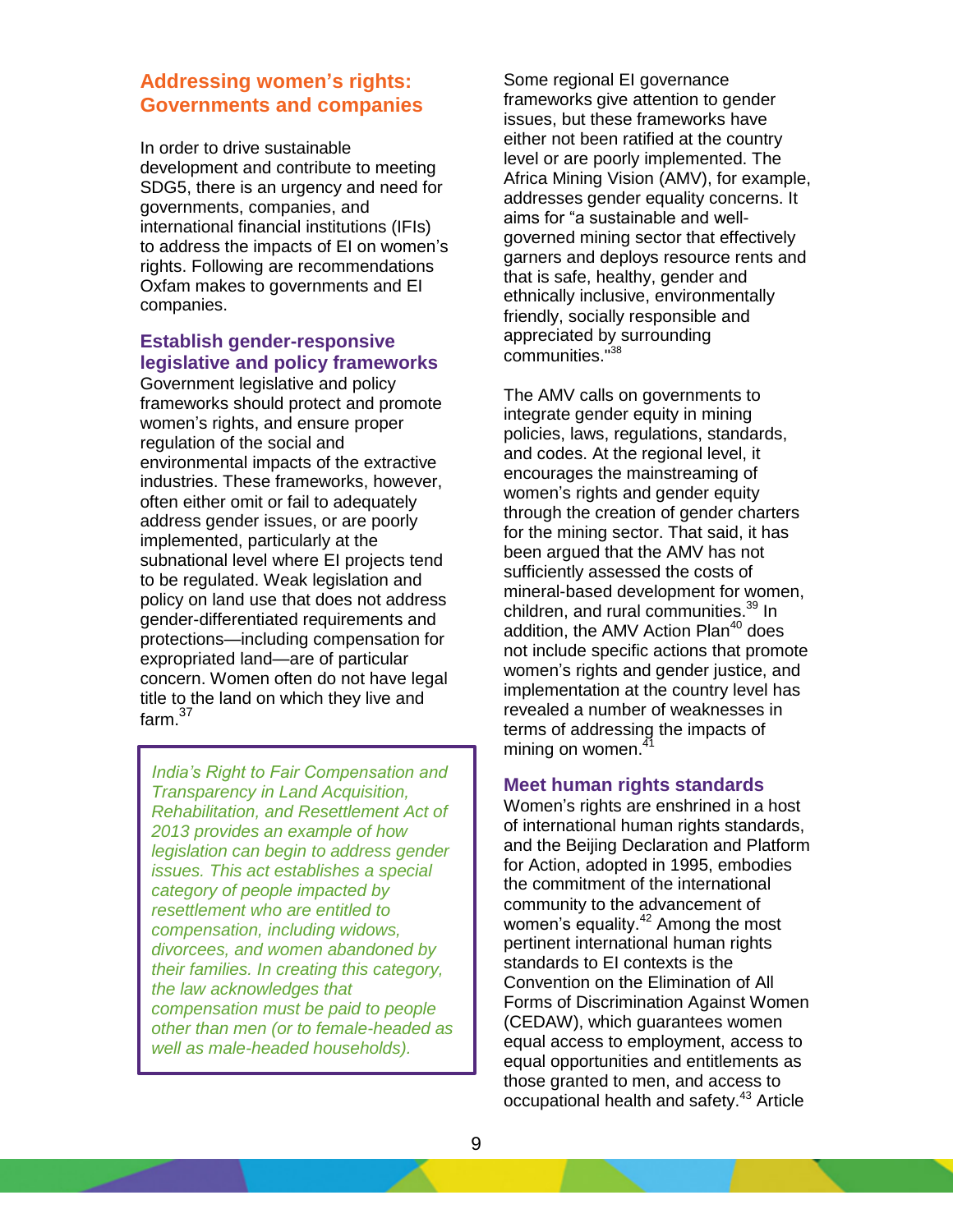6 of CEDAW requires governments to take measures to "suppress traffic in women and exploitation of prostitution of women." CEDAW also offers special protections and entitlements for rural women, including the right to participate in development planning and to equal treatment in land reform and land resettlement schemes. 44



Fily Cissokho uses a sluice to separate gold particle from crushed rock in her family's compound in Bambaraya, Senegal; April 2010. Photo: Rebecca Blackwell.

The Universal Declaration of Human Rights (UDHR) and the International Covenant on Economic, Social and Cultural Rights (ICESCR) enshrine women's rights to health; to an adequate standard of living; to adequate housing, food, and water; and to security of person. Along with CEDAW and the International Convention on the Elimination of All Forms of Racial Discrimination, the UDHR and the ICESCR outline the obligation of "states to refrain from, and protect against, forced evictions from home(s) and land."<sup>45</sup>

The United Nations Guiding Principles on Business and Human Rights clearly articulate what is required of governments with regards to human rights and the extractive industries. States have an obligation to respect, protect, and fulfill human rights and fundamental freedoms, including by protecting against human rights abuse by third parties such as businesses.<sup>46</sup> States can and should use policy, legislation, regulation, and adjudication to ensure these obligations are met. Any policy and instruments (for example licenses, permits, and contracts) that a government develops in relation to the extractive industries should clearly state the expectation that companies respect human rights, including the rights of women, throughout their operations.

#### **Establish corporate gender policies and practices**

The United Nations Guiding Principles on Business and Human Rights also set out the obligations of business enterprises—namely, that they respect human rights and avoid contributing to human rights harms by exercising "human rights due diligence." In other words, companies need to be able to "know and show" that they respect human rights by having policies and processes in place to identify, prevent, mitigate, and enable remediation (for example, via grievance mechanisms) of human rights impacts.<sup>47</sup> Company policy that recognizes human rights commitments is a necessary start.

Research undertaken by Oxfam, however, found that of 38 mining, oil, and gas companies, only nine made any kind of publicly available commitment to gender issues or women's rights with regard to community engagement. British-Australian multinational Rio Tinto was the only company with a standalone gender commitment,<sup>48</sup> having developed detailed guidance on how its staff should incorporate human rights and gender issues into its community work.<sup>49</sup>



San Andres gold mine in Honduras; November 2007. Photo: Edgar Orellana.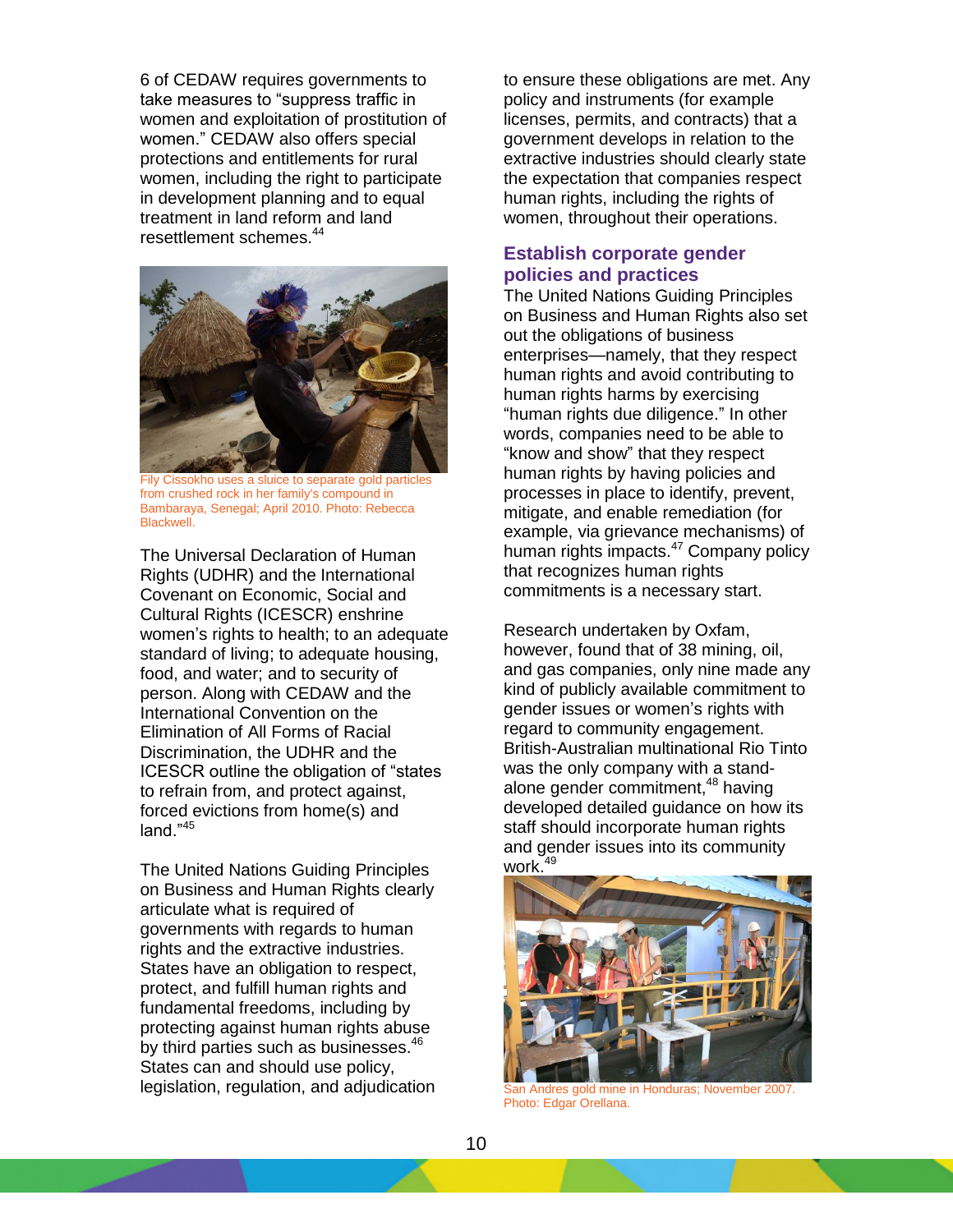The EI sector must do better on the fundamental question of its commitment at a policy level to women's rights and gender justice. EI companies must establish, implement, and ensure accountability for gender-specific policies. Such policies should provide a clear and overarching commitment to gender equality, to respecting women's rights, and to minimizing the negative impacts of EI projects on women, men, girls, and boys. A gender policy should also commit companies to involving both women and men in company-community consultation and decision-making processes. Company commitments could be contained in a stand-alone gender policy, which is Oxfam's preferred approach—making it easy for affected communities, company staff, and other stakeholders to find and understand the company's commitments—or incorporated across other relevant policies, including those on human rights and community engagement. Most critical is accountability for the implementation of the policy.

#### **Address women's health and safety**

The health, safety, and security of women and girls in an EI context are of paramount importance. Companies and governments should develop policy and practices to address the negative social and health impacts, including increased rates of violence against women and girls and of HIV and AIDS in the communities surrounding EI projects. As mentioned, there are cases where security personnel working to protect the assets of EI projects have perpetuated violence against women and girls. The Voluntary Principles on Security and Human Rights,<sup>50</sup> which guide companies in their interactions with public or private security providers and on undertaking risk assessments, provide a basis for improving this aspect of EI operations.

#### **Require gender impact assessments**

An Environmental and Social Impact Assessment (ESIA) is often the only prerequisite pertaining to local impacts that governments require of EI companies at the project feasibility and licensing stage. However, ESIAs have a tendency to view a "community" as a homogenous unit, without considering the various roles and situations of women and men.<sup>51</sup> ESIAs often lack a focus on gender analysis and therefore fail to identify the different impacts of a project on women, men, girls, and boys, or on gender roles and relationships.

Governments should require companies to conduct gender impact assessments for all EI projects, as part of or alongside ESIA and human rights assessment processes.<sup>52</sup> A gender impact assessment (GIA) provides an understanding of the many causes of marginalization in a community, including gender. It also identifies likely project impacts on women, men, girls, and boys, and offers recommendations for mitigating negative impacts. A GIA can help ensure that both women and men are able to access community consultation and decision-making processes and enjoy project benefits. Together with ESIAs and human rights assessment processes, GIAs help ensure that companies' due diligence exercises adequately identify the gendered impacts of EI projects.

*A gender impact assessment should be undertaken during the feasibility stage and periodically throughout the life of an EI project. Oxfam has developed a gender impact assessment tool for companies.*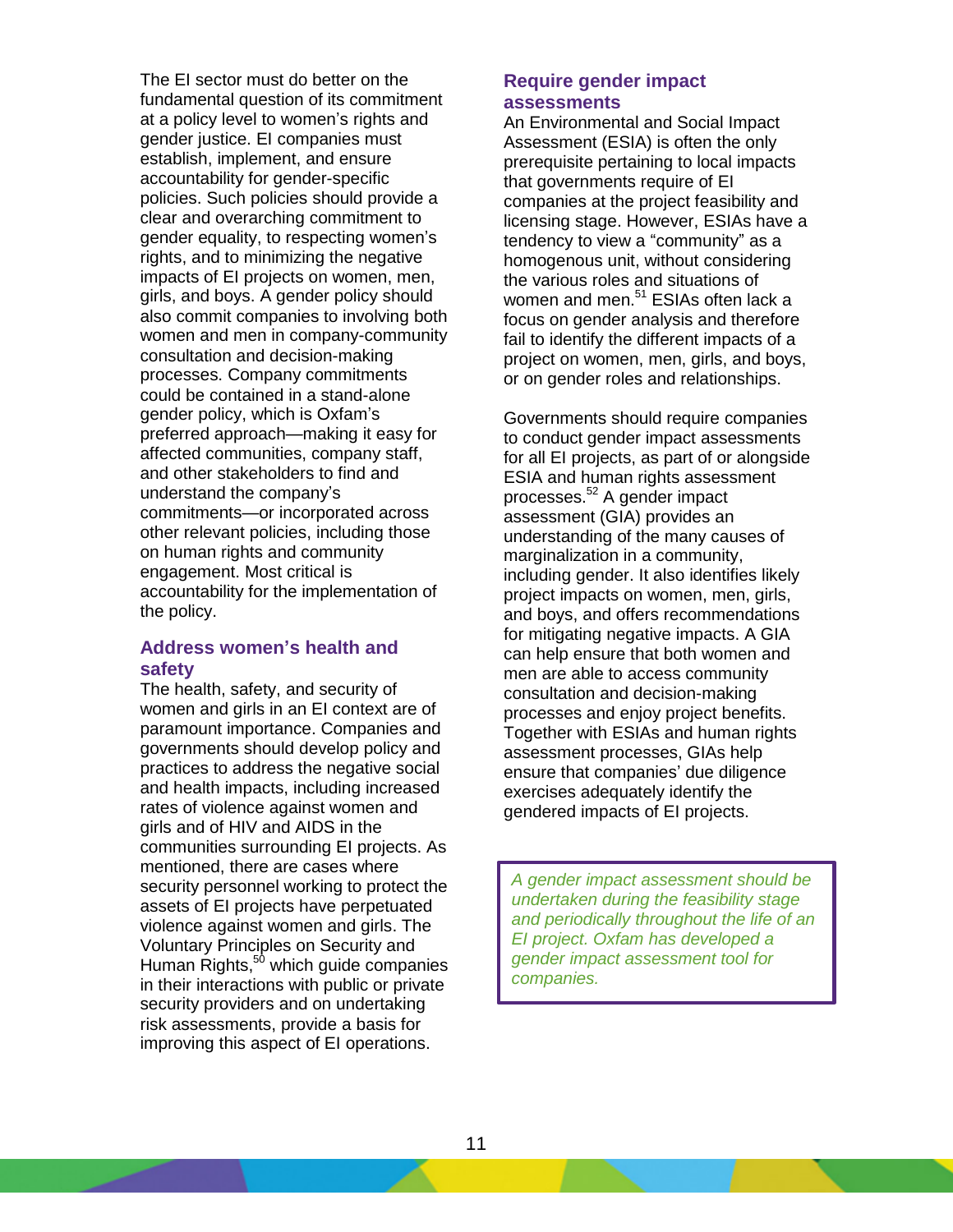#### **Ensure equitable economic and social benefits**

Employment, government tax revenues from EI companies, and local community development projects are some of the key benefits promised by the extractive industries sector. Governments and companies must work in concert to ensure that women are able to access and enjoy these benefits and that investments promote gender equality and women's rights.

#### *Increase women's local employment opportunities*

Despite efforts in the sector to increase women's employment and engage women-owned businesses in supply chains, the EI workforce continues to be predominantly male. Women's employment in the sector is estimated at just 10 percent globally, with significant variation from country to country.<sup>53</sup> The types of employment opportunities in the sector are also not equal for women and men, with men having greater access to higher-paying jobs. Reasons for this disparity include level of education (notably in technical training, such as engineering, typically viewed as reserved for men), social norms and gender stereotypes that dictate the types of employment women and men seek and for which they are hired, limited flexibility for employees with family responsibilities, the masculine culture of the industry, and the potential for discrimination, sexual harassment, and abuse against women. 54

If the sector is to deliver on sustainable development, it must employ more women directly and indirectly at the local level. Opportunities for women in and around EI project sites should not be limited to those customarily dominated by women, such as in the administration, communications, human resources, and services sectors (generally lower-paying jobs with fewer benefits than those accessible to men). Companies should provide technical and

leadership training to women to promote career development.

#### *Make pro-poor, pro-gender equality social investments*

The extractive industries are a significant source of revenue in many countries, and to varying degrees fund the essential services that governments provide to their citizens. Free, quality essential services (such as publiclyfinanced and delivered education and health services), reduce income inequality, promote women's empowerment, and overwhelmingly benefit the poor. Women are disproportionally affected when these services are not available. There is enormous opportunity to make revenues from extractive industries work for women's rights, for example by investing and redistributing revenues in programs and services that address unpaid care requirements, women's health, and violence against women and girls. Relatedly, governments must ensure that tax regimes are designed and administered progressively to ensure the fair and appropriate collection of EI tax.

#### *Invest in local communities*

Governments and companies should work to ensure that compensation, benefit sharing, and community development programs are accessible to both women and men and target the most marginalized and vulnerable groups and individuals within communities. The elderly, female heads of households, and those with physical or mental disabilities are among those who might experience the worst impacts from EI projects, with limited access to potential benefits. Likewise, social identifiers such as ethnicity, indigenous status, or caste may determine specific vulnerabilities. Women and girls within these groups may experience particular forms of marginalization that should be addressed.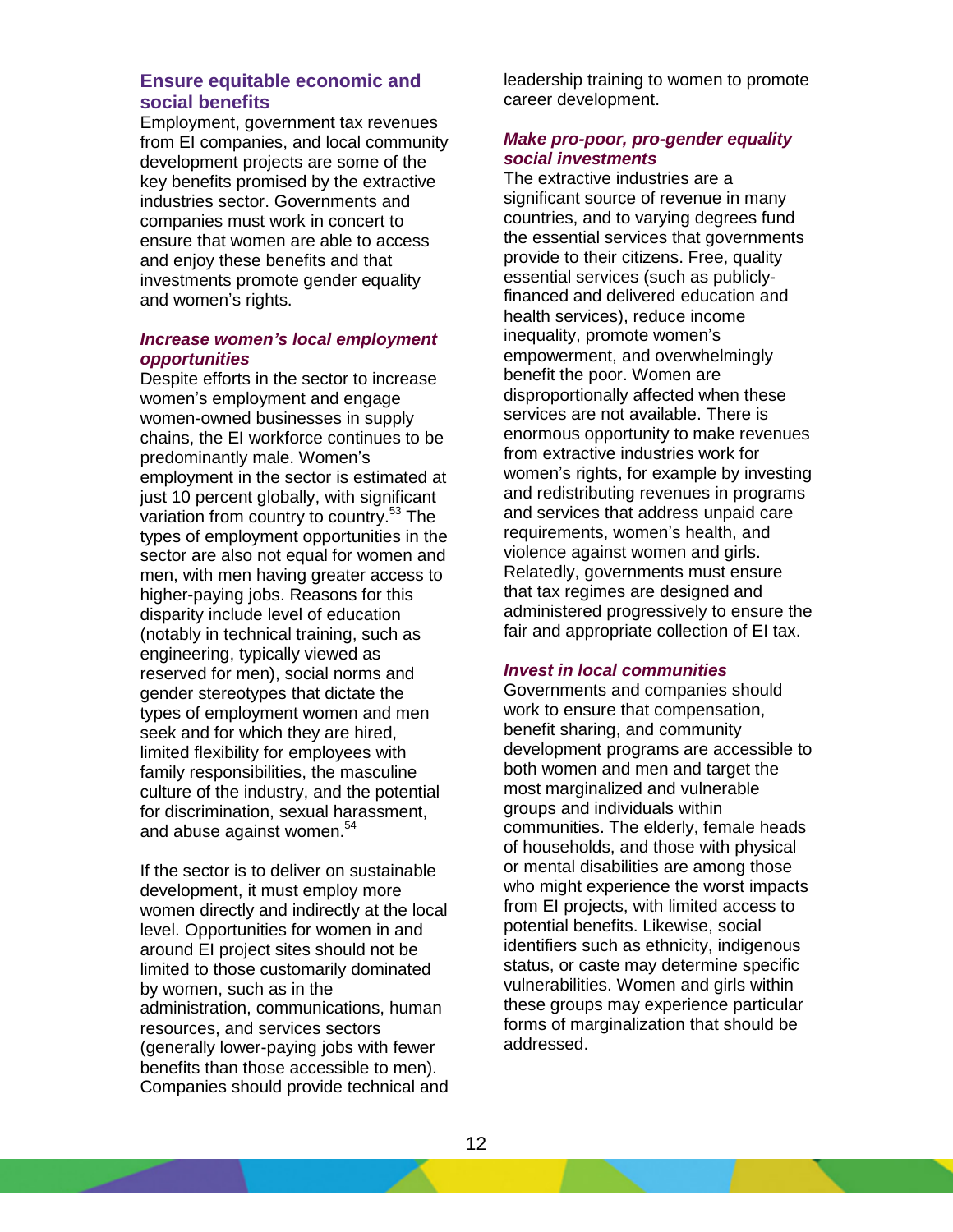

Near the community of Ka Chok, villagers are concerned about a mining concession granted to a Vietnamese company. Local farmers were not consulted about the concession and worry that they will not have access to the farm lands in the forest; September 2010. Photo: Patrick Brown.

Benefit-sharing and community development programs should seek to address impacts on women's rights, such as increases in women's unpaid care work, risks to women's health, and violence against women and girls. While solutions are always context specific, examples of investments that may help to address women's unpaid care work responsibilities include childcare facilities and services, improved water and sanitation infrastructure, and reliable energy sources for homes. Wellplanned investments based on engagement with women in affected areas—along with ensuring EI projects do not increase women's unpaid care work in other ways—could make a positive, lasting difference on the lives of women and, therefore, on poverty and economies.

Critically, expropriation of land and resettlement should be avoided. When there is expropriation or resettlement, legislative frameworks should provide adequate and equal protections for women and men. Compensation requirements for land acquisition and resettlement should improve, or at a minimum restore, livelihoods, and these requirements should take food security into account. Such requirements should not discriminate on the basis of gender, and should not be contingent on having formal legal title to the affected land. Priority should be given to compensation

programs that include, as part of the package, land-for-land compensation with the awarding of legal title to both female and male land users.

#### *Support women's leadership and participation*

Crucial to protecting and promoting women's rights in the EI sector is for governments and companies to support the participation and leadership of women from project-affected communities in consultation and decision-making processes and local governance forums. Governments should support company efforts by developing culturally appropriate guidelines for gender-responsive stakeholder consultation. Governments and companies should consider having quotas (i.e., 50 percent women, 50 percent men) in these consultation and decision-making processes and local governance forums, holding separate forums for women and for men, providing childcare, and/or establishing other protocols and strategies to enable women's equitable participation and ability to influence decision-making.<sup>55</sup> Such strategies should prioritize women's safety, as women may face additional risks when engaging in public spaces, both because of their increased exposure publicly and because of the potential for reprisal from family or friends. Companies, and the security providers they hire (whether public or private), need to understand and manage these risks.

#### *The cost of conflict:*

The cost of company-community conflict has been estimated at up to \$20 million per week during the operation phase of an EI project. Conflict especially arises when already marginalized groups are disproportionately affected by the social and cultural changes related to a project.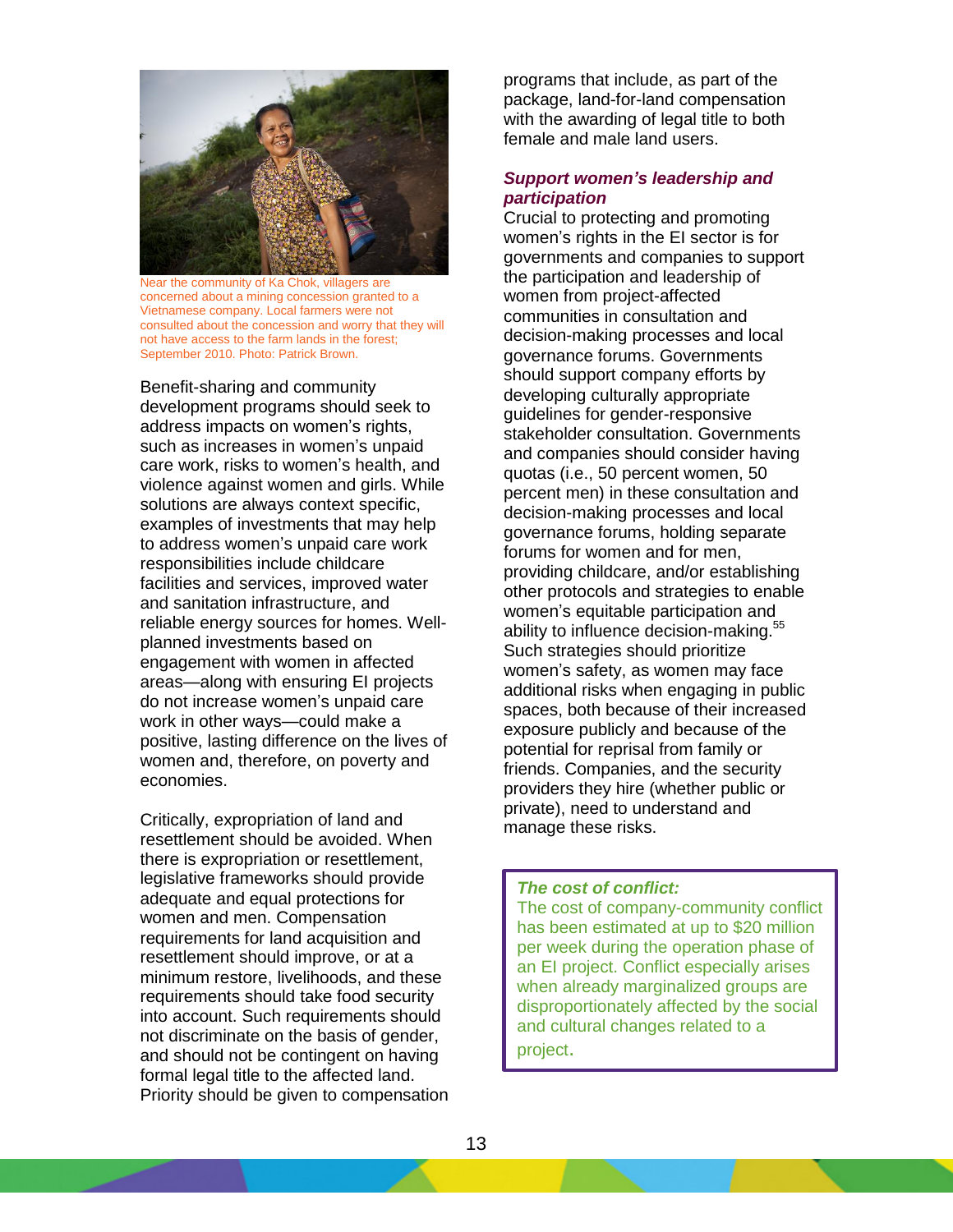Women's participation and leadership in decision-making forums help to ensure that women's perspectives, priorities, and interests are voiced, taken into account, and addressed. This participation lends to better outcomes for women's rights and gender justice. Of particular importance are decisionmaking processes at the community level when communities consider whether to grant free, prior, and informed consent (FPIC) to a project. Companies must ensure that consent has been given by both women and men in the community and that the views of everyone, including those most marginalized, have been taken into account.

*Culture and human rights:* Oxfam does not discriminate on the basis of sex: we believe in the equality and universality of human rights, and we do not condone, tolerate, or perpetuate discrimination or harmful practices based on culture, religion, or tradition.

There is also a strong business case for companies to prioritize and support women's participation in consultation and decision-making forums: companies that ignore issues of gender justice and fail to address women's interests may not meet their human rights obligations; could face possible legal action or conflict with local communities; and might be wasting community development funds on projects with few positive and lasting impacts.<sup>56</sup> If EI companies do not engage women from impacted communities in consultation and decision-making processes, they may lack the information and perspectives necessary to avoid these  $r$ isks. $57$ 

The same structural discrimination that excludes women from consultation and decision-making forums at the local or project level is also found nationally and regionally. Women are often

underrepresented in EI policy-setting forums, which means that women's interests and priorities are less likely to be incorporated into policy making. Relevant stakeholders in national governments and regional governance institutions need to address this gap.

#### *Support changes in norms and culture that promote gender equality*

Oxfam hears from EI companies that "local culture" can often prevent companies from including women in company-community consultation and decision-making processes. However, companies should adequately pursue and create enabling environments for women's participation. A failure to do so can reinforce any existing gender inequalities by further excluding women from decision-making processes.

Culture is critical in shaping gender roles in any given context. It determines how society values the opinions and work of women and men, and it creates barriers or opportunities to the realization of women's rights. All cultures change over time—including in response to a variety of external influences—and within a single cultural context there is often a diversity of views about what that culture is or should be.<sup>58</sup> Companies should therefore understand whose version of "culture" they are addressing and whose interests are being represented (and excluded).

In addition to ensuring women's participation and leadership in consultation and decision-making processes, companies can play a positive role by supporting work to change the social norms that exclude women from public life and to eliminate cultural practices that may be harmful or discriminatory to women. A starting point for this work is building connections with local women's rights organizations and networks. These organizations can help companies better understand how local cultural contexts may enable or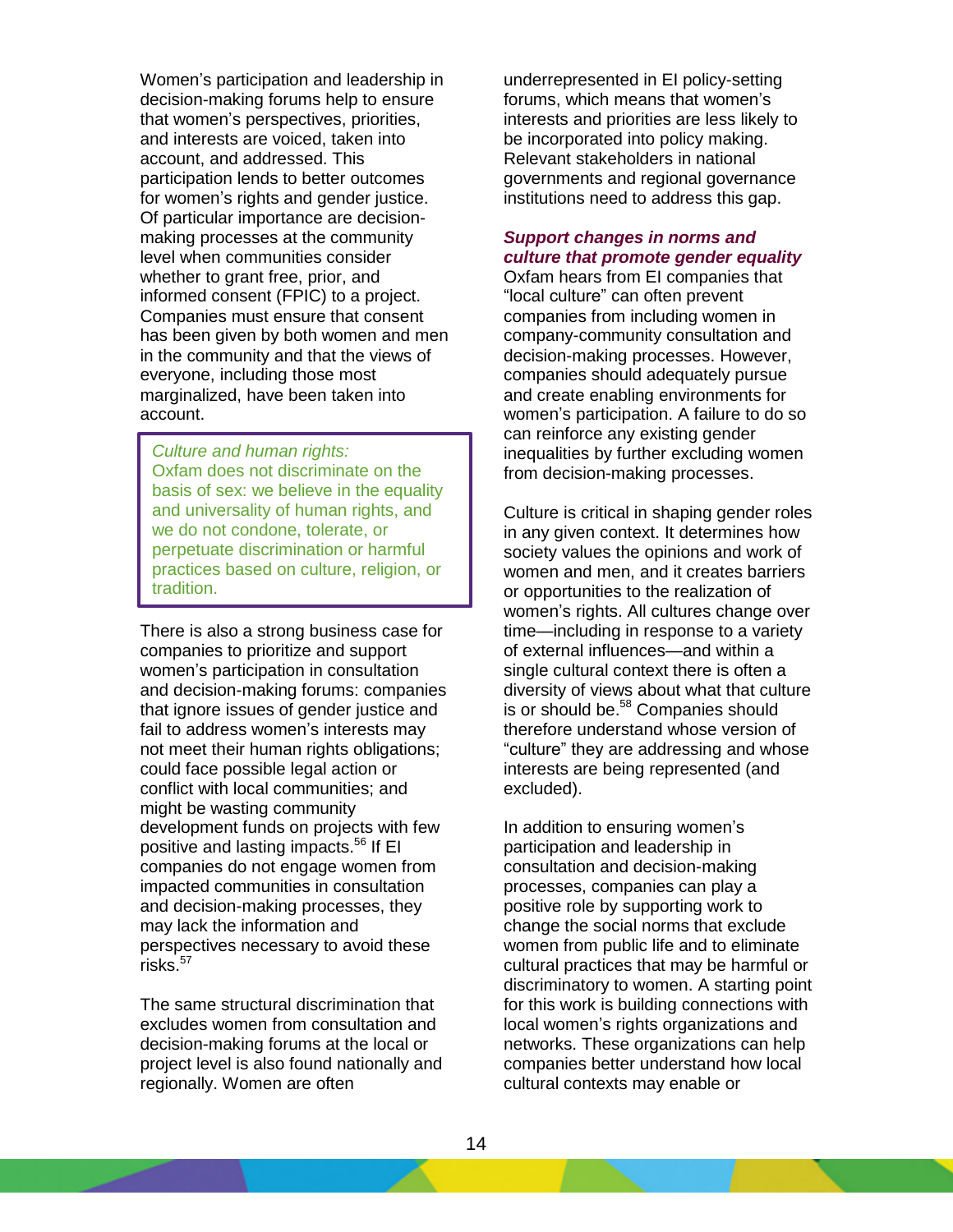constrain women's participation in the public sphere. <sup>59</sup> They can also help companies develop strategies to overcome barriers to women's participation.

#### **Ensure staff gender competencies**

It is important that government staff in relevant ministries (such as ministries of mines, energy, petroleum, or natural resources) have gender awareness and that staff working directly with communities affected by EI projects have a high level of gender knowledge and skills.

Similarly, companies should provide all employees with gender awareness training that covers key concepts such as gender equality, human rights, diversity, and anti-discrimination. Staff should understand basic gender concepts, and they should understand the relevancy and application of these concepts to their work. Employees working directly with communities should receive a deeper level of gender training, which may include participatory approaches to development and gendersensitive research methodologies.

#### <span id="page-18-0"></span>**Addressing women's rights: International financial institutions**

International financial institutions (IFIs) are another key player in ensuring that gender justice and women's rights are central to EI reform efforts. IFIs were established at various times over the past 60 years to reduce poverty and promote development by providing finance and technical advice to developing countries.

The World Bank,<sup>60</sup> the International Finance Corporation (IFC; a member of the World Bank Group), $61$  the Asian Development Bank (ADB), the Africa Development Bank (AfDB),<sup>62</sup> the Inter-American Development Bank (IADB), and the European Bank for

*"In Kenya, the Ministry of Mining and UN Women partnered to strengthen the government's capacity on gender in EI. The project has trained more than 50 senior ministry staff on key areas of gender integration into core functions of the ministry."*

—from interview with Zebib Kavuma, country director, UN Women, Kenya (www.kenyaminingforum.com/UNWomen)

Reconstruction and Development  $(EBRD)^{63}$  all support the development of extractive industries. Collectively, these IFIs also support the development of country-level EI governance frameworks and provide financing to the private sector for specific EI projects. The World Bank Group is the largest provider of EIrelated development assistance by a significant margin, with a cumulative investment over the past decade of about \$9 billion.<sup>64</sup> The IFC, which is the private sector lending arm of the World Bank Group, is of particular importance because its Environmental and Social Performance Standards are the standard against which many private sector companies and commercial banks assess their own projects.

Considering their mandate, IFIs have significant interest in requiring and holding governments and companies to account for adequately assessing and mitigating the gender-specific impacts of EI projects that put women's rights at risk. IFIs also have significant stake in recognizing their clients' human rights obligations—ensuring that IFI-funded projects are not associated with potential human rights violations—and that project benefits are accessible to all women, men, girls, and boys.

Environmental and social safeguards frameworks of IFIs should explicitly recognize and respect human rights. A failure to do so undermines the goals of poverty reduction and sustainable development. Oxfam makes the following additional recommendations to IFIs.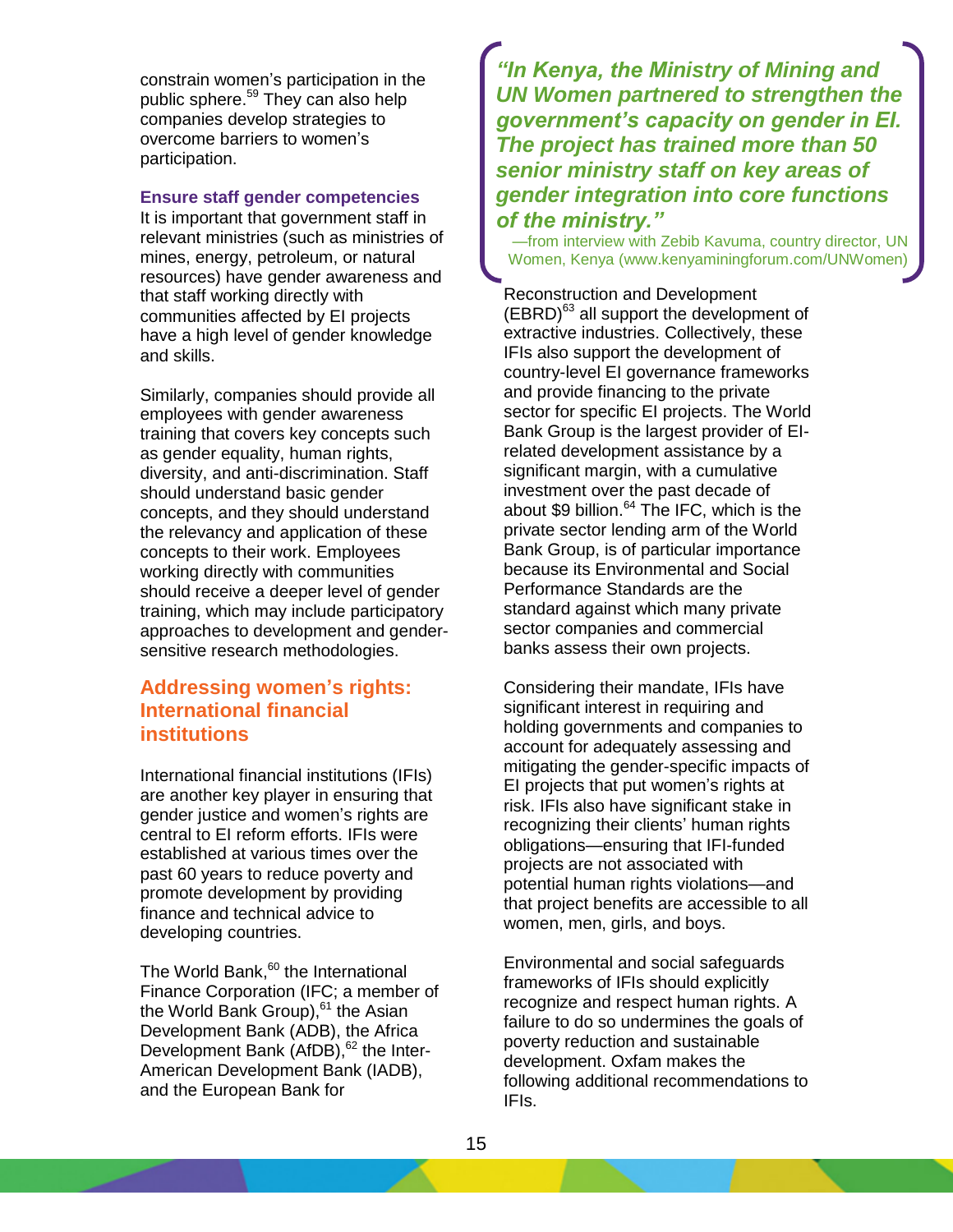### **Establish stand-alone gender safeguards or performance standards**

While IFIs have a host of safeguards for managing the social and environmental impacts of their investments, these safeguards tend to pay limited attention to gender issues.

The World Bank, for example, recently approved a new Environmental and Social Framework, which outlines 10 Environmental and Social Standards (safeguards).<sup>65</sup> The framework's vision statement asserts that the World Bank "embraces action to remove barriers" against those who are often excluded from development, and in doing so, the World Bank's activities "support the realization of human rights."<sup>66</sup> Despite this statement, gender and/or women's issues are referenced in just five of the standards. Of these, the strongest protections for women appear in ESS5, Land Acquisition, Restrictions on Land Use and Involuntary Resettlement. Across the other four standards, however, attention to "women" is for the most part a subset within a category of "vulnerable groups," often appearing in a footnote.<sup>67</sup>

Women (or gender) are referenced among groups with specific needs just one time in two of the standards (in ESS1, Assessment and Management of Environmental and Social Risks and Impacts, and in ESS10, Stakeholder Engagement and Information Disclosure). There is no mention of gender considerations in the Community Health and Safety or Cultural Heritage standards.

Perhaps intended to fill this gap, the World Bank is implementing a fairly broad gender policy, requiring project designs to include gender in the analysis, activities, and monitoring and evaluation of any new projects. Together with the World Bank's new Gender Strategy 2016–2030, these policies establish an overarching vision and

broad objectives but lack a "do no harm" mandate $68$  for staff and clients, as well as specific requirements to identify and address potential risks to and impacts on women's rights within the scope and area of the influence of the World Bank's investments.

The World Bank has also established a "Directive on Addressing Risks and Impacts on Disadvantaged or Vulnerable Individuals or Groups," 69 which requires World Bank staff to conduct due diligence to identify potential risks and mitigation measures for vulnerable groups, including groups that by "virtue of their age, gender, ethnicity ... may be more likely to be adversely affected by the project impacts.<sup>"70</sup> The directive, however, only requires World Bank staff to make recommendations to clients. It does not require the Bank's clients (namely, the governments who take World Bank loans and are responsible for implementing EI projects) to implement the mitigation recommendations.



A woman drains water from a gold-mercury amalgam Bambaraya, Senegal; April 2010. Photo: Rebecca Blackwell.

The surest path to protecting women's rights in EI-affected communities is to have a stand-alone gender safeguard. In contrast to "directives" and broad policies, World Bank safeguards mandate serious consideration within World Bank project design. Task team leaders must receive sign-off from safeguards specialists for all World Bank projects. Issues not explicitly raised through safeguards policies are not assured the same level of consideration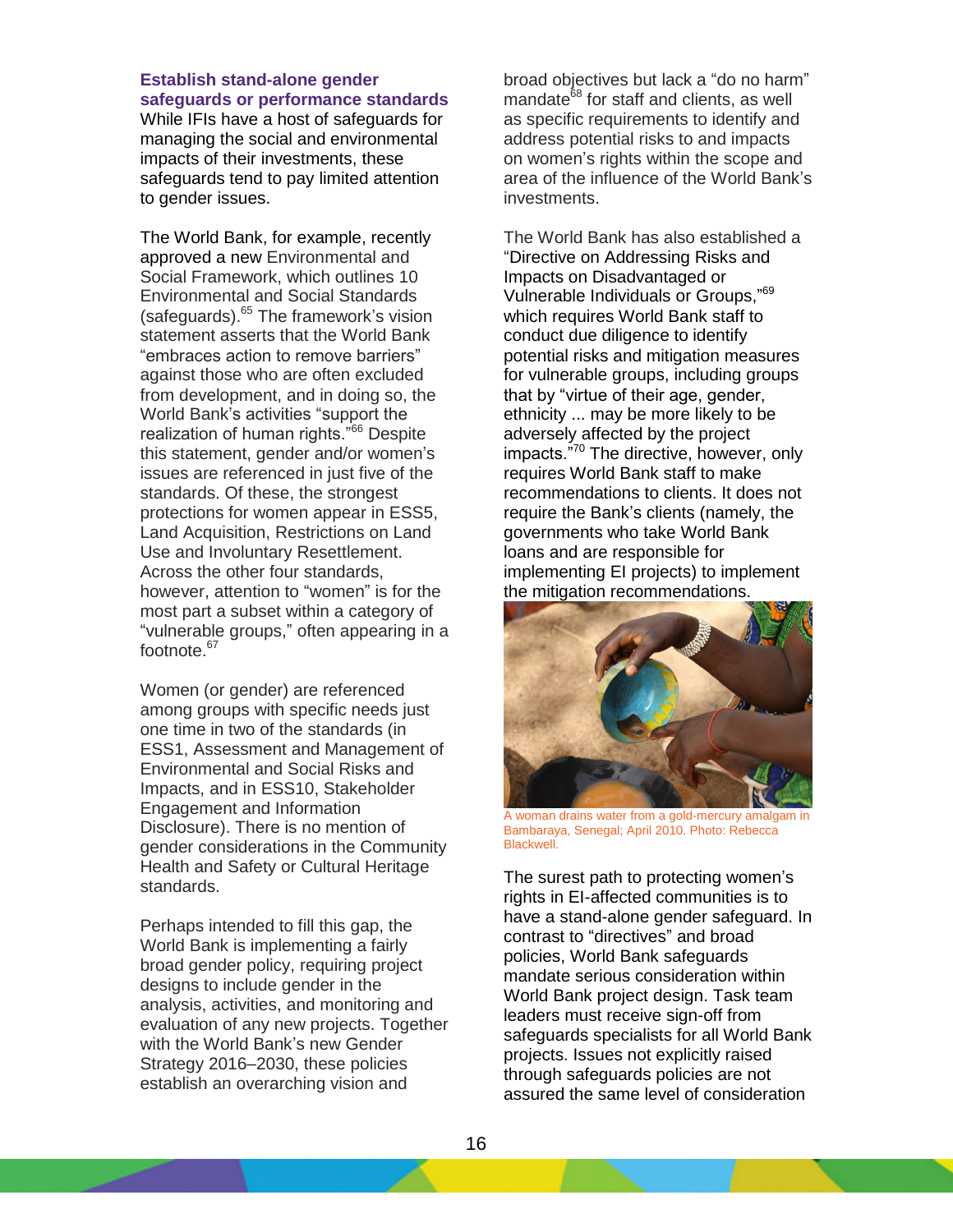and due diligence. As part of a "directive," the level of gender consideration is more likely to depend on the expertise of specific staff and safeguards specialists involved in a given project. Gender specialists are not on all task teams, and where safeguards specialists themselves may have uneven gender expertise, there is no assurance that projects—especially those in sectors that do not traditionally consider gender, like extractive industries—will undergo a thorough and consistent gender review.



Lake Izabal in Guatemala is an area of great biodiversity and natural resource wealth and communities there hope to keep it that way; November 2007. Photo: Edgar Orellana.

#### Like safeguards, the IFC's

Environmental and Social Performance Standards and accompanying Guidance Notes define clients' responsibilities "for managing their social and environmental risks."<sup>71</sup> The level of attention to gender and potential impacts on women within the performance standards is similar to that of the World Bank's safeguards, where gender considerations are mentioned in half (four of eight) of the performance standards, and where gender is conspicuously absent from critically relevant standards, such as PS4, Community Health, Safety and Security. Where it is mentioned, gender often appears as one of many social characteristics that may increase risks and vulnerabilities.<sup>72</sup> Neither the World Bank's safeguards nor the IFC's Performance Standards mention potential risks and impacts specific to girls and boys, but rather, they refer to "children" more broadly.<sup>73</sup>

To ensure that clients (be they government or industry) recognize gender as a priority, and to ensure that women's rights are protected and that women are able to benefit from projects, IFIs need stand-alone gender safeguards or performance standards. Stand-alone safeguards signal a highlevel issue, ensuring an appropriate level of resourcing and institutional capacity. A gender safeguard would help to identify specific and differentiated risks and impacts to women, and would follow the mitigation hierarchy (do no harm) by putting differentiated and particular measures in place so those risks and impacts will not disproportionately affect women. It would also give communities impacted by EI projects greater ability to hold IFIs accountable and to support better monitoring and evaluation of project impacts on women and girls.

A number of IFI safeguard policies do contain commitments that, if properly implemented, may usefully inform improved policy and practice for other IFIs. For example, the AfDB's Operational Safeguards require clients to consider gender and vulnerability issues as part of the process of identifying, assessing, and managing potential environmental and social risks.<sup>74</sup>

Likewise, in 2010, when the IADB approved its Operational Policy on Gender Equality in Development, it became the first multilateral institution with safeguards for gender equality. More IFIs should follow these leads.

In addition to stand-alone gender safeguards, IFIs must strengthen the consideration of gender and women's rights concerns throughout their safeguards frameworks. Gender concerns should be more specifically incorporated (not just in footnotes) and mainstreamed throughout the entirety of any safeguards framework. Particular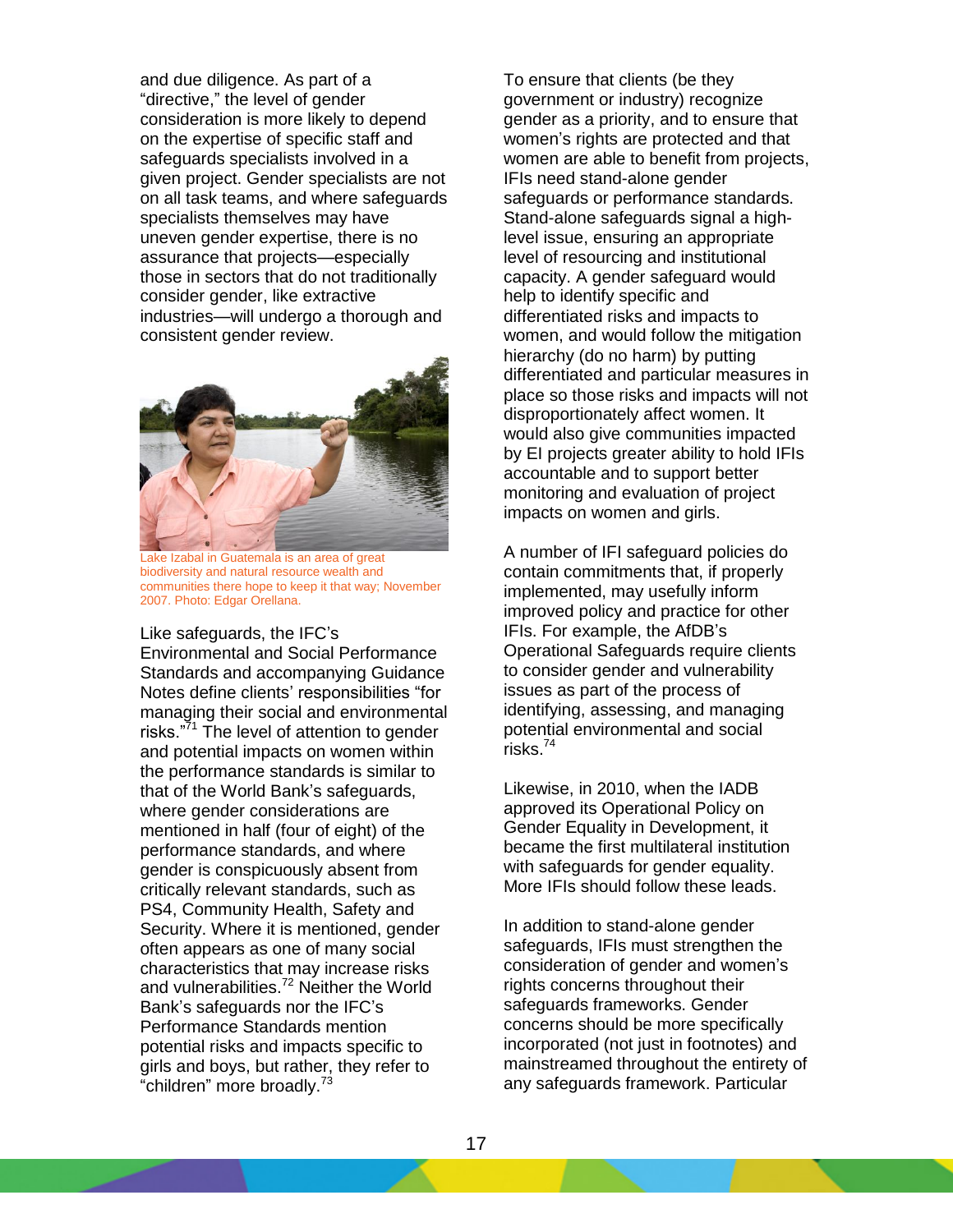attention must be given to safeguards pertaining to the environment, food security, agricultural land, health and safety, compensation, community consultation, and FPIC, as these are highly relevant to women's rights.

Gender-responsiveness is also essential for accountability. IFI mechanisms that respond to complaints from people adversely affected by IFI-financed projects (such as the IFC's compliance adviser ombudsman or AfDB's independent review mechanism) must be accessible by both women and men. Staff within these institutions must have a high level of gender knowledge and skills.

#### **Require gender impact assessments**

No IFIs require project proponents to undertake gender impact assessments as part of or alongside social and environmental impact assessment and human rights impact assessment processes. However, considering the extent of potential impacts of EI projects on women's rights (including on

women's livelihoods, food security, health, and safety), IFI policies should go beyond merely considering gender or including gender as one category among many in due diligence processes—to laying out a specific requirement to incorporate gender issues into risk assessment processes, or even to requiring comprehensive gender impact assessments from borrowers under particular circumstances.

#### **Engage women's rights organizations**

In Oxfam's experience, applying a gender lens to development planning leads to better and more effective strategies for poverty reduction, which is central to the objectives of all IFIs. Applying a gender lens must begin by ensuring that women's voices inform the design and evaluation of country-level strategies and programs. IFIs should enable the participation of women's rights organizations in these processes to ensure a strong gender analysis prior to investment.

# <span id="page-21-0"></span>**CONCLUDING REMARKS AND RECOMMENDATIONS**

.

If extractive industries are to realize the development potential they promise and support the delivery of the SDGs, the sector—and the governments and financial institutions that regulate, promote, and fund it—must put gender justice front and center when designing and implementing EI policy and projects. The values, culture, and norms that produce and maintain gender bias against women within the sector must change.

Efforts to ensure the progressive realization of women's rights in the EI sector must involve all stakeholders, with women in communities affected by EI projects and women's rights organizations playing a central role.

Oxfam calls on EI companies, governments, and international financial institutions to do the right thing: promote gender equality for better, more sustainable development; for greater pro-poor outcomes; and to safeguard the rights of the women, men, girls, and boys impacted by extractive industries projects.

Specifically, Oxfam calls on key actors to take the following actions:

#### **Governments:**

 Consistent with international human rights obligations, develop and implement sound policies and enforceable legislation that promote gender equality, the realization of women and girls' rights, and women's economic empowerment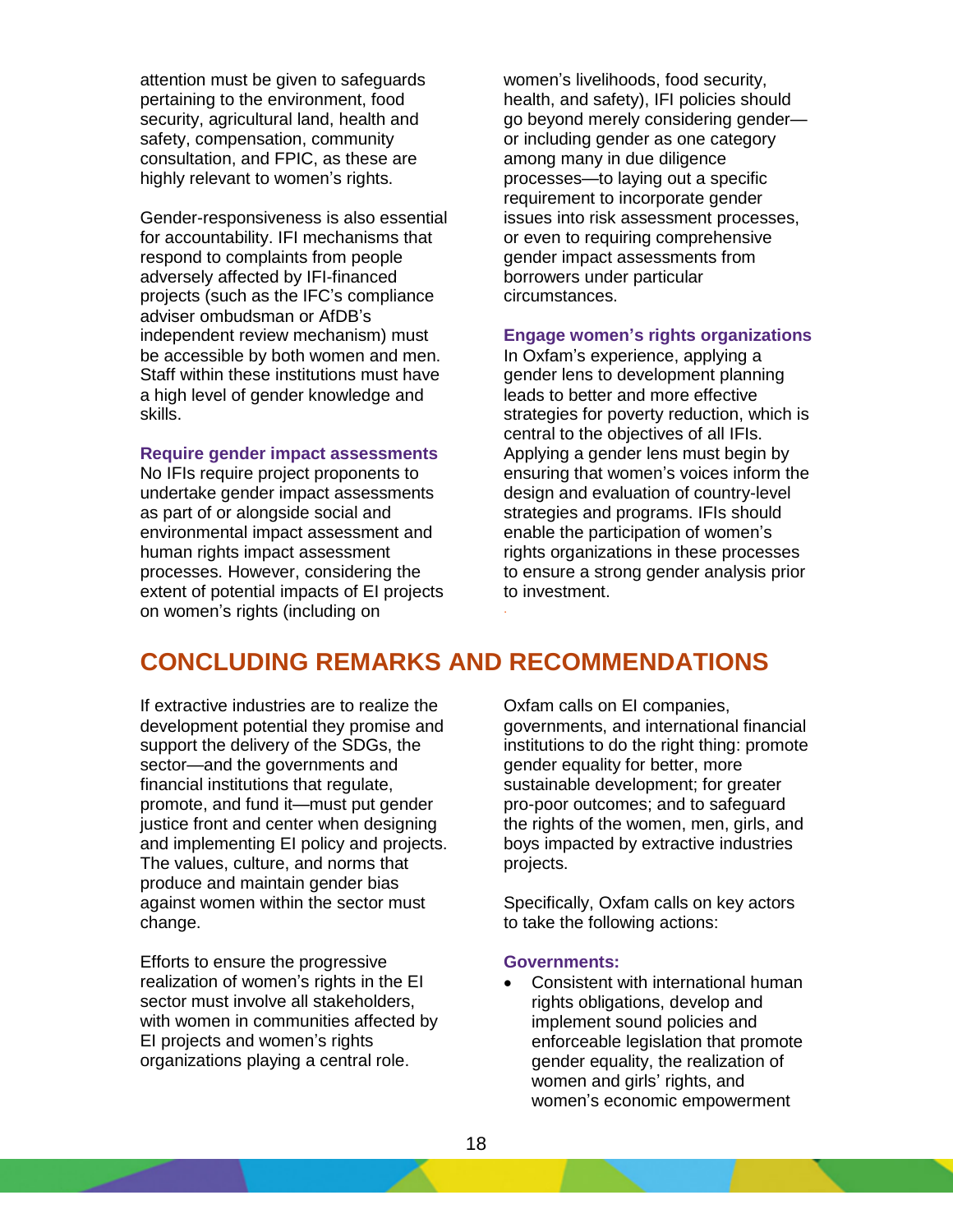by and within the extractive industries.

- Avoid expropriation and involuntary resettlement where possible, and ensure that legislative frameworks and programs on land acquisition provide adequate and equal protections for women and men in the case of expropriation, resettlement, and other impacts caused by extractive industries projects.
- Establish compensation requirements for land acquisition and resettlement that improve or at a minimum restore livelihoods, do not discriminate on the basis of gender, and take into account food security. Compensation requirements should not be contingent on having formal legal title to the affected land.
- Prioritize compensation programs that include, as part of the package, land-for-land compensation with the awarding of legal title that equally recognizes both female and male land users and rights holders.
- Establish tax regimes that are designed and administered progressively to ensure the fair and appropriate collection of extractive industries tax.
- Invest and redistribute revenues from extractive industries in services and programs that promote gender equality and address women's rights, especially in the areas of women's health and safety, unpaid care work, and violence against women and girls.
- Require gender impact assessments for all extractive industries projects as part of or alongside social and environmental impact assessment and human rights assessment processes.
- Develop policies to address the negative social and health impacts experienced in project-affected communities, including increased

rates of violence against women and increased rates of HIV and AIDS.

 Ensure that staff in relevant ministries and other institutional bodies have awareness of gender issues and that staff working directly with communities affected by extractive industries projects have a high level of gender knowledge and skills.



For more than a decade, citizens of La Oroya have been calling on Doe Run Peru Corporation to clean up operations at its lead smelting factory in the center of their city. Toxic chemicals from the smelter have polluted La Oroya's air, water and soil and contributed to public health problems like elevated blood lead levels in local children; June 2006. Photo: Emily Drees.

- Enable the equitable participation of women from project-affected communities in decision-making processes (including FPIC processes) and local governance forums, including through the development of guidelines for gender-responsive stakeholder consultation.
- Enable the equitable participation of women and women's rights organizations in extractive industries policy setting.
- Promote women's economic empowerment by creating incentives for extractive industries companies to engage women-owned businesses in their supply chains and to provide technical training for women at the local level.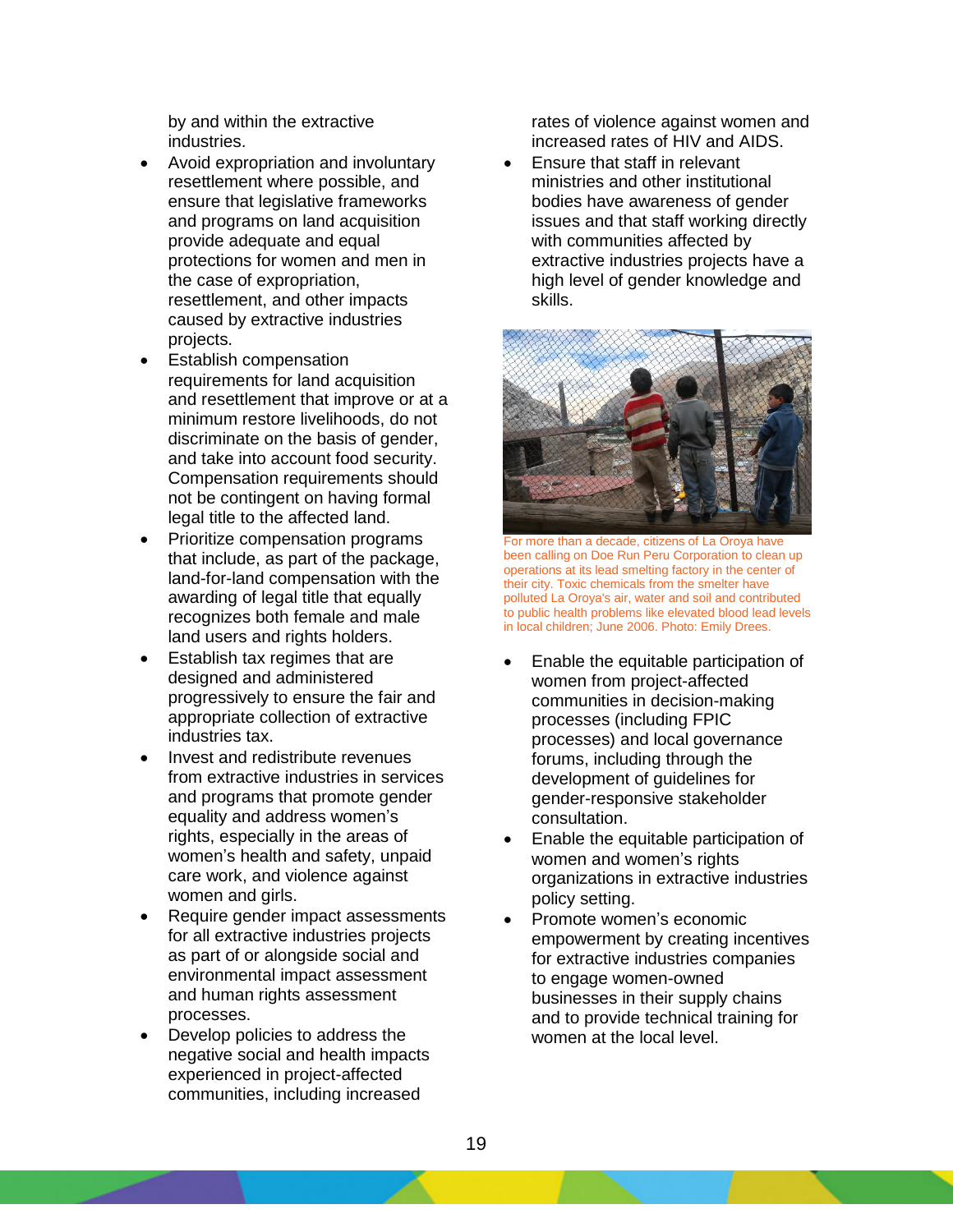#### **Regional governance institutions:**

- Prioritize and support women's leadership and the equitable participation of women and women's rights organizations in extractive industries policy-setting forums.
- Develop regional policy frameworks that promote the realization of women's rights and women's economic empowerment by and within the extractive industries. consistent with the international human rights obligations of member governments.

#### **Extractive industries companies:**

- Establish, implement, and ensure accountability for gender-specific policies that commit to gender equality, to respecting the rights of women, and to the equitable participation of women and men in community engagement practices. Involve women and women's rights organizations in designing policy implementation plans.
- Meet their obligations to respect human rights, including women's rights, particularly as enshrined in the UDHR, ICESCR, and CEDAW, and as required by the UN Guiding Principles on Business and Human Rights and the Beijing Declaration and Platform for Action.
- Conduct and publish gender impact assessments for all extractive industries projects as part of or alongside social and environmental impact assessment and human rights assessment processes.
- Establish specific protocols and methods for ensuring the equitable and safe participation of women from affected communities in project consultation and decision-making processes, including: Local community development agreements, programs, and plans; resettlement and livelihood restoration; participatory monitoring

of extractive industries impact; and FPIC processes

- Provide relevant and practical gender awareness training to all staff on gender equality, human rights, diversity, and anti-discrimination, and provide in-depth training on gender-sensitive methodologies and participatory development to staff working directly with communities.
- Develop policy and practice to address the negative social and health impacts experienced in project-affected communities, including increased rates of violence against women and increased rates of HIV and AIDS.
- Design and implement compensation, benefit-sharing, and community development programs that are accessible to both women and men and that address the impacts of extractive industries projects on women's rights.
- Avoid involuntary resettlement where possible, and ensure that compensation for land acquisition and resettlement improves or at a minimum restores livelihoods of both women and men, taking into account informal land use, subsistence livelihoods, and food security.
- Where companies support women's livelihood restoration programs, ensure that these programs are safe, are not exploitative, and provide a living wage or comparable income.
- Establish complaints/grievance mechanisms that are transparent, fair, rights-based, and accessible to both women and men.
- Avoid aggressive tax-planning practices that may unjustly deny governments resources necessary to support women's rights in the EI sector.
- Increase gender parity in recruitment and employment practices at the local level by providing technical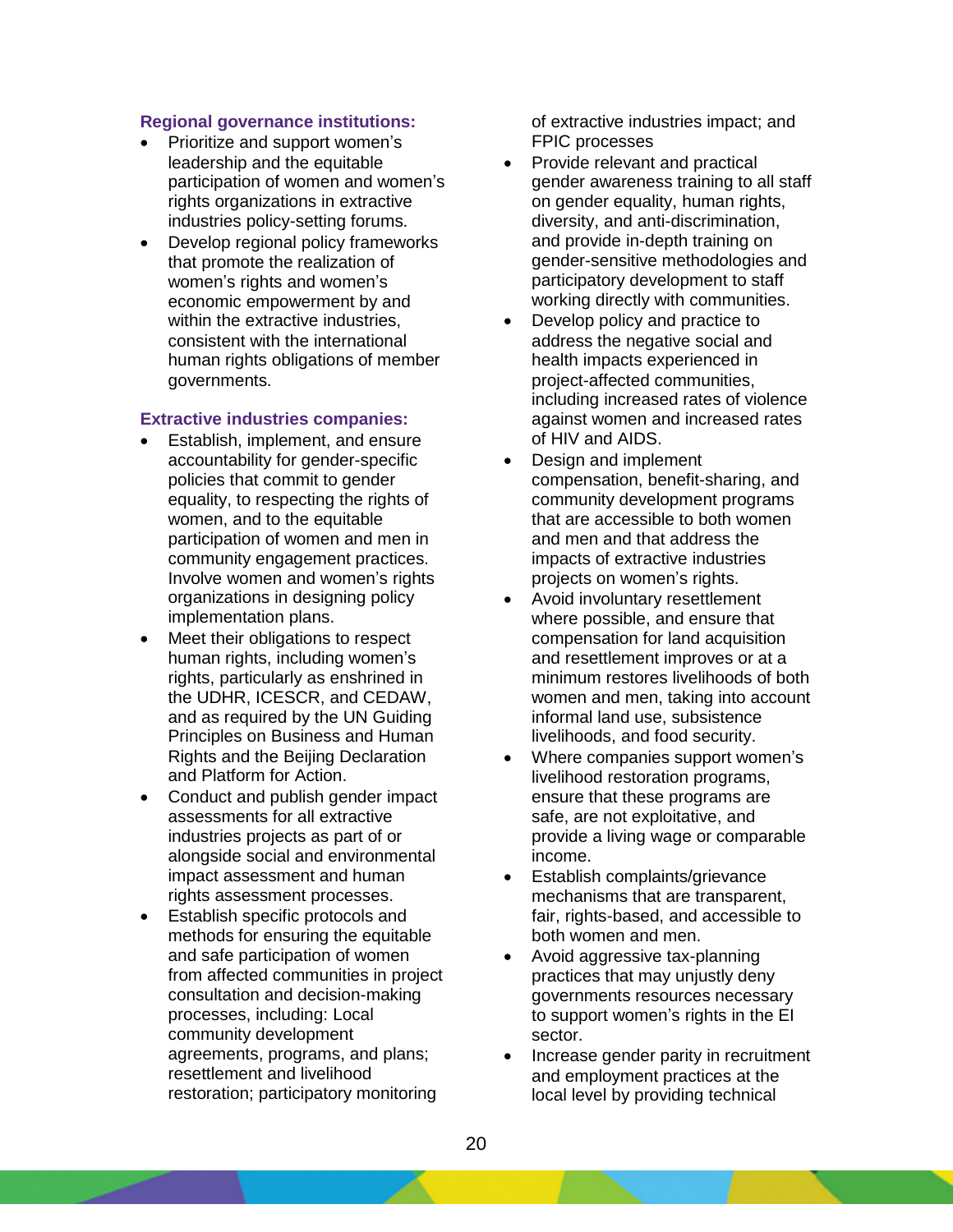training to women. Training programs should be designed to meet women's needs and schedules.

- Establish professional development opportunities for female employees and promote women's mobility into leadership roles.
- Prioritize women-owned businesses and companies with good gender policies and practices in the extractive industries' supply chain.

#### **Mining industry associations, including the International Council on Mining and Metals:**

- Develop a position statement—and supporting good practice guidance on gender and women's rights that requires member commitments to engaging with women and ensuring that mining projects respect the rights of women, and that ensures that women are able to benefit from mining projects.
- Incorporate these commitments into assurance processes in line with other position statements to ensure member implementation.

#### **International financial institutions:**

- Recognize and respect human rights standards and principles within their safeguards or performance standards, and take all necessary measures to "do no harm" and secure positive project benefits for the most vulnerable.
- Establish stand-alone gender safeguards or performance standards to guarantee mandatory protections for women, to ensure that women benefit from projects, and to promote gender equality and women's empowerment.
- Mainstream gender considerations throughout their safeguard frameworks, with particular attention to safeguards pertaining to the environment, food security, agricultural land, compensation, community consultation, and FPIC.
- Ensure accountability for the implementation of their gender policies and safeguards.
- Ensure that complaints mechanisms are accessible by both women and men.
- Require clients to conduct gender impact assessments for extractive industries projects as part of or alongside social and environmental impact assessment and human rights assessment processes.
- Enable the participation of women's rights organizations in the design and evaluation of country-level strategies and programs to ensure a strong gender analysis.
- Ensure that staff have a high level of gender skills and knowledge by providing training where necessary.
- Include gender as a key component in the delivery of capacity-building programs and loan conditions.



ing Chamroeun, 26, is an ethnic Prov person from Tampoun Roung Thom village in the Taveng district of Ratanakiri, Cambodia. She joined a group with Oxfam partner Media One to learn about indigenous land rights and how social media networks help to communicate with others in the area; March 2016. Photo: Patrick Brown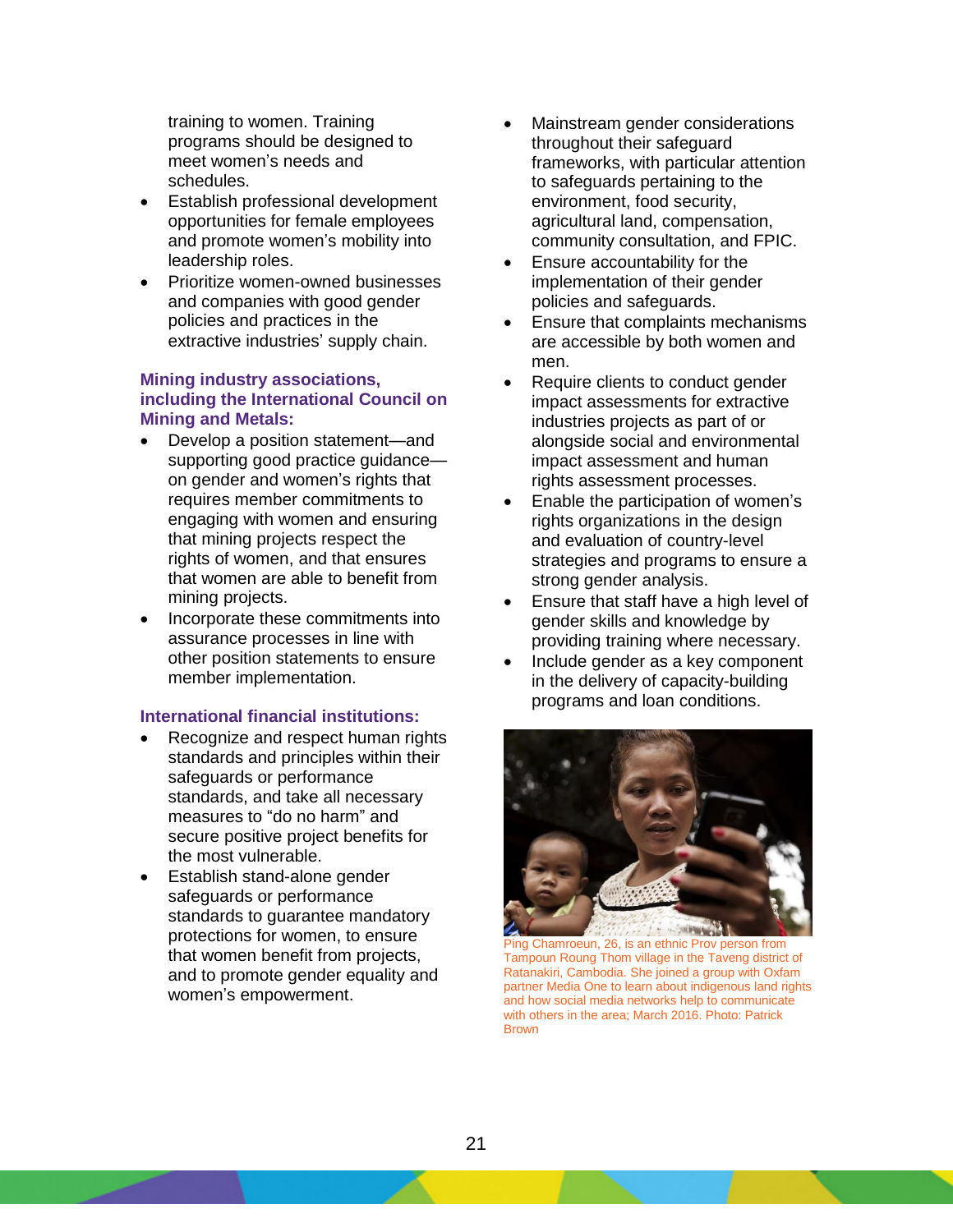# **NOTES**

All URLs in this section were last accessed February 2017.

<sup>1</sup> Christina Hill, Chris Madden, Maria Ezpeleta, *Gender and the Extractive Industries: Putting Gender on the Corporate Agenda* (Oxfam, 2016), https://www.oxfam.org.au/wp-content/uploads/2016/05/2016-PA-004- Mining-and-Gender-report\_FA\_web.pdf.

<sup>2</sup> UN Women, Eastern and Southern Africa Regional Office, *Gender Equality in the Extractive Industries in Africa* (2014),

http://www.hsrc.ac.za/uploads/pageContent/6090/UN%20Women%20Policy%20Brief\_Gender%20Equality %20in%20Extractive%20Industries\_14%20July%202014.pdf.

 $3$  These organizations include, among others, the Africa Centre for Energy Policy, Centre for Public Interest Law Ghana, Gender Action, Highlander Association Cambodia, Mesa MesoAmericana de Proteccion de Mujeres, Organización Nacional de Mujeres Indigenas Andinas y Amazónicas del Perú, Social Empowerment and Education Programme (Fiji), Wassa Association of Communities Affected by Mining (Ghana), WoMin in South Africa, Women and Land in Zimbabwe, and the Zimbabwe Environmental Law Association.

 $<sup>4</sup>$  It is widely asserted that attaining greater gender equality (Sustainable Development Goal 5, SDG5) is a</sup> prerequisite for achieving the other UN Sustainable Development Goals. (These goals are contained in paragraph 54 of UN Resolution A/RES/70/01, an intergovernmental agreement created in 2015 that follows up on the Millennium Development Goals, and builds on the 2009 The Future We Want resolution [UN Resolution A/RES/66/288].) SDG5 targets include ending all forms of discrimination of against women and girls, eliminating all forms of violence against women and girls, recognizing and valuing unpaid care work, and ensuring women's full and effective participation and equal opportunities for leadership at all levels in public life. See "Progress of Goal 5," Sustainable Development Goals, UN Sustainable Development Knowledge Platform website, https://sustainabledevelopment.un.org/sdg5.

 See also Kristjana Sigurbjörnsdóttir, "A Question of Parity and Empowerment: SDG#5," United Nations University/UNU-Gest website (2015), http://gest.unu.edu/en/news/a-question-of-parity-and-empowermentsdg5; and UN Women, *World Survey on the Role of Women in Development 2014: Gender Equality and Sustainable Development,* A/69/156 (2014),

http://www.unwomen.org/~/media/headquarters/attachments/sections/library/publications/2014/unwomen\_su rveyreport\_advance\_16oct.pdf.

<sup>5</sup> Oxfam*, The Power of People against Poverty: Oxfam Strategic Plan 2013–2019* (n.d.), https://www.oxfam.org/sites/www.oxfam.org/files/file\_attachments/story/oxfam-strategic-plan-2013-2019\_0.pdf.

<sup>6</sup> Oxfam Canada, *Gender Justice: Why Gender Equality Matters* (n.d.), https://www.oxfam.ca/sites/default/files/imce/gender-justice-why-equality-matters.pdf.

<sup>7</sup> Oxfam International, *Ending Violence Against Women: A Guide for Oxfam Staff* (2012).

<sup>8</sup> "Violence against Women: Intimate Partner and Sexual Violence against Women," fact sheet updated November 2016, WHO Media Centre, World Health Organization website, http://www.who.int/mediacentre/factsheets/fs239/en/.

<sup>9</sup> "Women in Poverty," UN Women website, http://www.unwomen.org/en/news/in-focus/end-violenceagainst-women/2014/poverty.

<sup>10</sup> The UN Guiding Principles on Business and Human Rights define the roles and responsibilities of the state to protect human rights and of businesses to respect human rights and to provide a means of redress to people who are victims of human rights violations as a result of business activities. Thus, the UN Guiding Principles have placed rights firmly on the corporate social responsibility agenda.

<sup>11</sup> Oxfam International Policy Position, 54th Session of the Commission on the Status of Women (CSW), 15th Anniversary of the Beijing Declaration and Platform for Action on Women, Development and Peace,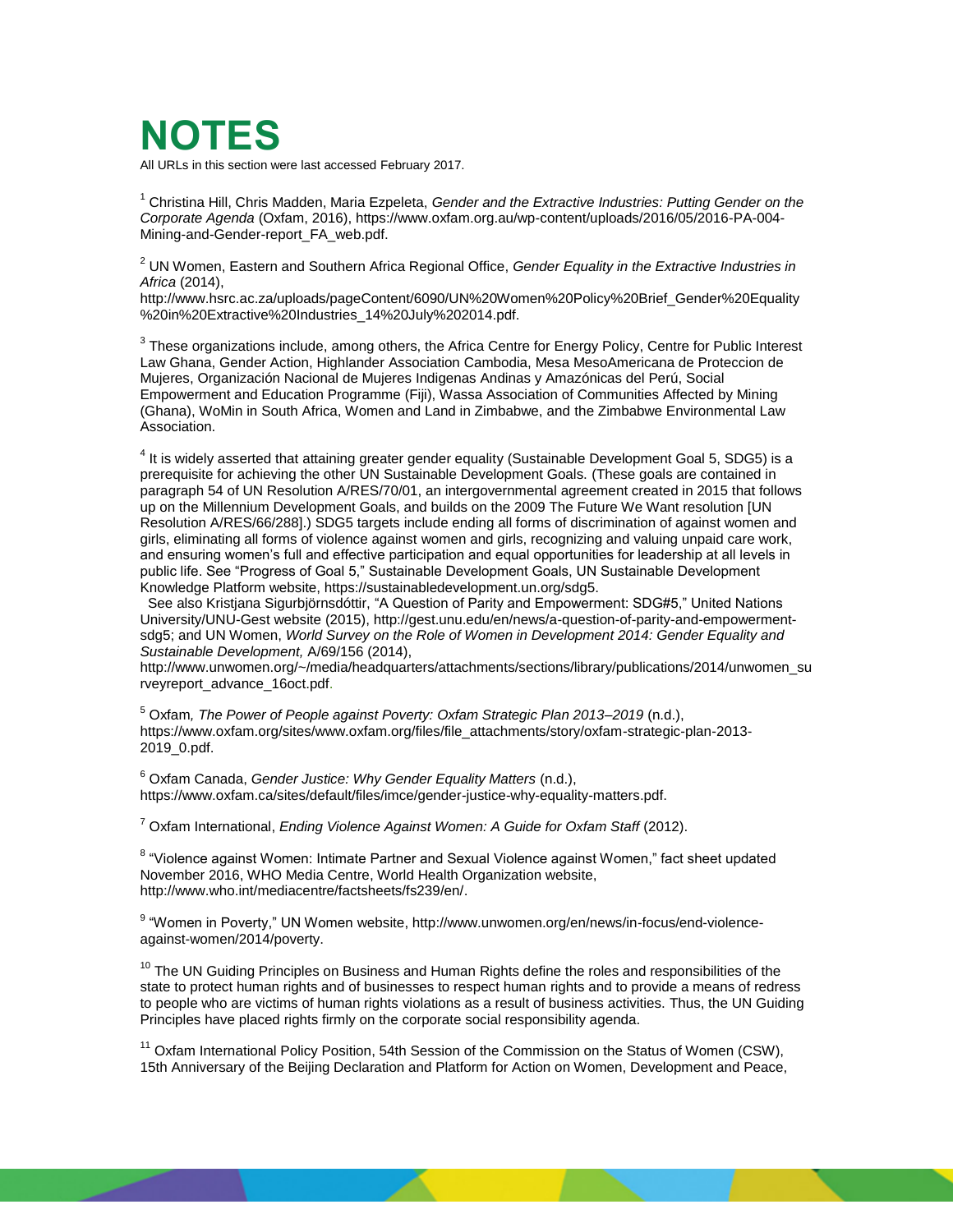New York, March 1–2, 2010

<sup>12</sup> Oxfam International, *Women and the 1%: How Extreme Economic Inequality and Gender Inequality Must Be Tackled Together* (2016), 13. The research referred to is from Raghabendra Chattopadhyay and Esther Duflo, "Women as Policy Makers: Evidence from a Randomized Policy Experiment in India," *Econometrica*  72 no. 5 (2004), 1409–1443.

<sup>13</sup> UN Women, *World Survey on the Role of Women in Development 2014: Gender Equality and Sustainable Development,* 14.

<sup>14</sup> "Progress of Goal 5," UN Sustainable Development Knowledge Platform.

 $15$  Women's representation in government is lower than men's in the vast majority of countries. In 2015, just 11 women served as heads of state and 10 as heads of government (Oxfam International, *Women and the 1%*, 13). Women make up just 17 percent of government ministries, and they remain concentrated in ministries traditionally thought of as "women's domains," such as family or education (Oxfam International, *Women and the 1%*, 12).

<sup>16</sup> World Bank Group, *Women's Employment in the Extractive Industry*, World Bank Group Energy & Extractives No. 2 (2015), 2, https://olc.worldbank.org/sites/default/files/WB\_Nairobi\_Notes\_2\_RD3.pdf.

<sup>17</sup> For example, the 1935 International Labour Organization (ILO) Underground Work (Women) Convention prohibits women from "underground work in any mine" (Article 2), which the convention defines as "any undertaking, whether public or private, for the extraction of any substance from under the surface of the earth" (Article 1). ILO, CO45—Underground Work (Women) Convention, 1935 (No. 45), Convention Concerning the Employment of Women on Underground Work in Mines of All Kinds, http://www.ilo.org/dyn/normlex/en/f?p=NORMLEXPUB:12100:0::NO::P12100\_ILO\_CODE:C045.

<sup>18</sup> UN Women, *Gender Equality in the Extractive Industries in Africa*, 2.

<sup>19</sup> Minerals Council of Australia, *It's Not Just a Program*, MCA Workforce Gender Diversity Review White Paper (2013), https://www.wgea.gov.au/sites/default/files/Minerals-Council-of-Australia-(2013)-The-MCA-Workforce-Gender-Diversity-Review.pdf.

 $20$  Of the 500 mining companies surveyed globally by Pricewaterhouse Coopers (PWC) and Women In Mining (UK) (WIM [UK]), women made up only 7.9 percent of mining companies' boards of directors in 2014. See WIM (UK) and PWC, *Mining for Talent 2015: A Review of Women on Boards in the Mining Industry, 2012–2014* (2015), http://www.pwc.co.uk/assets/pdf/women-in-mining-2015.pdf.

<sup>21</sup> "Female Mineworker Raped and Murdered at Anglo Platinum's Khomanani Mine," Miningsafety.co.za, February 2, 2012, http://www.miningsafety.co.za/newscontent/335/Female-mineworker-raped-andmurdered-at-Anglo-Platinum's-Khomanani-mine.

<sup>22</sup> Patricia Hamilton and Samantha Hargreaves, *Women Miners: Navigating Difficult Terrain Underground,*  paper 2, in *Women, Gender and Extractivism in Africa: A Collection of Papers,* ed. *Samantha Hargreaves* (WoMin, n.d.), 1, https://womin.org.za/images/papers/Full-collection-Women-gender-and-extractivism-in-Africa.pdf.

<sup>23</sup> UN Women, *Gender Equality in the Extractive Industries in Africa*, 3.

<sup>24</sup> UN Women, *Gender Equality in the Extractive Industries in Africa*, 2.

<sup>25</sup> Adriana Eftimie, Katherine Heller, and John Strongman, *Mainstreaming Gender into Extractive Industries Projects,* Extractive Industries and Development Series 9 (World Bank, 2009).

<sup>26</sup> UN Women, *Gender Equality in the Extractive Industries in Africa*, 2.

<sup>27</sup> Julia Ann Laite, "Historical Perspectives on Industrial Development, Mining, and Prostitution," *The Historical Journal* 52, no. 3 (2009).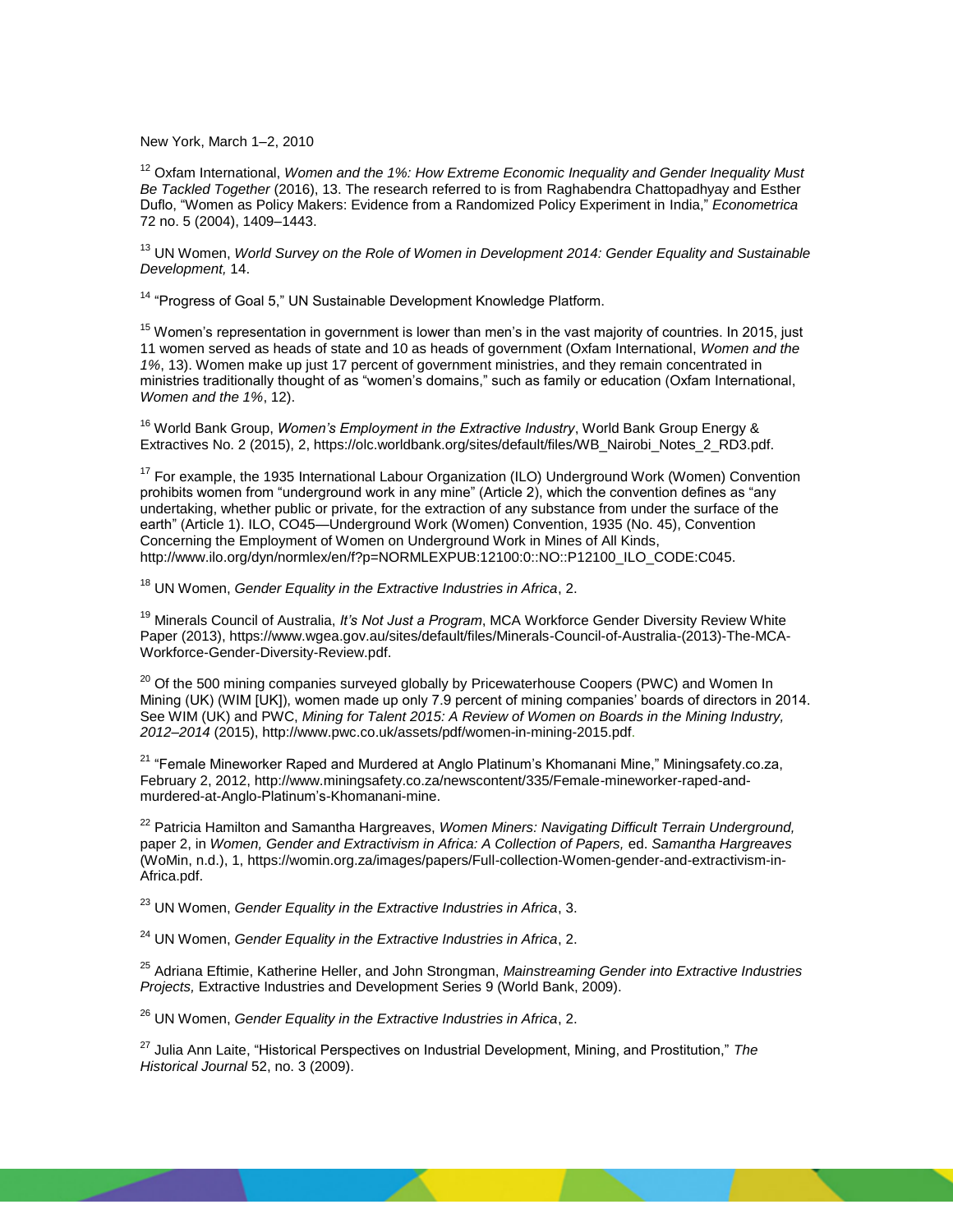<sup>28</sup> Isabel Cane, Amagalan Terbish, and Onon Bymbasuren, *Mapping Gender Based Violence and Mining Infrastructure in Mongolian Mining* Communities (Centre for Social Responsibility in Mining, 2014)*,* http://im4dc.org/wp-content/uploads/2013/09/Mapping-gender-based-violence-and-mining-infrastructure-in-Mongolian-mining-communities-Full-Report.pdf.

<sup>29</sup> For example, see "Peruvian Torture Claimants Compensated by UK Mining Company," Leigh Day website, July 20, 2011, www.leighday.co.uk/News/2011/July-2011/Peruvian- torture-claimantscompensated-by-UK-mininx; and Liam Fox, "Barrick Gold Compensates Women Raped at Papua New Guinea Mine Site in Out-of-Court Settlement," ABC News, April 8, 2015 (updated April 7, 2015, story), http://www.abc.net.au/news/2015-04-08/barrick-gold-to-compensate-women-raped-at-mine-site-inpng/6377040.

<sup>30</sup> Cane, Terbish, and Bymbasuren, *Mapping Gender Based Violence*.

<sup>31</sup> Oxfam Great Britain, *Women's Economic Empowerment and Care (WE-Care): An Overview* (2015), http://policy-practice.oxfam.org.uk/publications/oxfams-we-care-initiative-an-overview-555515.

<sup>32</sup> Ruti Levtov, *Men, Gender and Inequality in Unpaid Care*, A Background Paper for the UN Secretary-General's High-Level Panel on Women's Economic Empowerment (UN, 2016), http://www.womenseconomicempowerment.org/assets/reports/un\_women/Men,%20Gender%20and%20Ine quality%20in%20Unpaid%20Care.pdf.

<sup>33</sup> Adriana Eftimie, Katherine Heller, and John Strongman, *Gender Dimensions of the Extractive Industries: Mining for Equity,* Extractive Industries and Development Series 8 (World Bank, 2009), http://siteresources.worldbank.org/EXTOGMC/Resources/eifd8\_gender\_equity.pdf.

<sup>34</sup> Adriana Eftimie, Katherine Heller, John Strongman, Jennifer Hinton, Kuntala Lahiri-Dutt, and Nellie Mutemeri, G*ender Dimensions of Artisanal and Small-Scale Mining: A Rapid Assessment Toolkit* (World Bank, 2012).

<sup>35</sup> Oxfam International, *Achieving Natural Resource Justice: Oxfam International Extractive Industries Global Program Strategic Plan, 2016–2019* (2015), https://www.oxfamamerica.org/explore/researchpublications/achieving-natural-resource-justice/.

<sup>36</sup> Samantha Hargreaves, *Transformation of Artisanal Mining: Empowering Women, Sustaining Humanity, Saving the Planet?,* paper 6, in *Women, Gender and Extractivism in Africa: A Collection of Papers,* ed. Samantha Hargreaves (WoMin, n.d.), https://womin.org.za/images/papers/Full-collection-Women-genderand-extractivism-in-Africa.pdf.

<sup>37</sup> See, for example, Gerardo Castillo and Laura Soria, *Gender Justice in Consultation Processes for Extractives Industries in Bolivia, Ecuador and Peru* (Oxfam and Societas Consultora de Analisis Social, 2011), and Tinyade Kachika and Samantha Hargreaves, *Land and Food Sovereignty* Undermined*: Impacts on Peasant Women,* paper 3, in *Women, Gender and Extractivism in Africa: A Collection of Papers,* ed. *Samantha Hargreaves* (WoMin, n.d.), https://womin.org.za/images/papers/Full-collection-Women-genderand-extractivism-in-Africa.pdf.

<sup>38</sup> African Union, Africa Mining Vision (2009), http://www.africaminingvision.org/amv\_resources/AMV/Africa\_Mining\_Vision\_English.pdf.

<sup>39</sup> Salimah Valiani, *The Africa Mining Vision: A Long Overdue Ecofeminist Critique* (WoMin, 2015), https://womin.org.za/images/docs/analytical-paper.pdf.

<sup>40</sup> *Building a Sustainable Future for Africa's Extractive Industry: From Vision to Action*, Draft Action Plan for Implementing the African Mining Vision, African Union Conference of Ministers Responsible for Mineral Resources Development, Second Ordinary Session, Addis Ababa, December 12–16, 2011, http://www.africaminingvision.org/amv\_resources/AMV/AMV\_Action\_Plan\_dec-2011.pdf.

<sup>41</sup> James G. Bennett, Samuel Allen, Sam Gotomo, Joschka Havenith, and Hussine Yilla, *A Gap Analysis of Africa Mining Vision Implementation in Liberia and Sierra Leone*, Federal Ministry for Economic Cooperation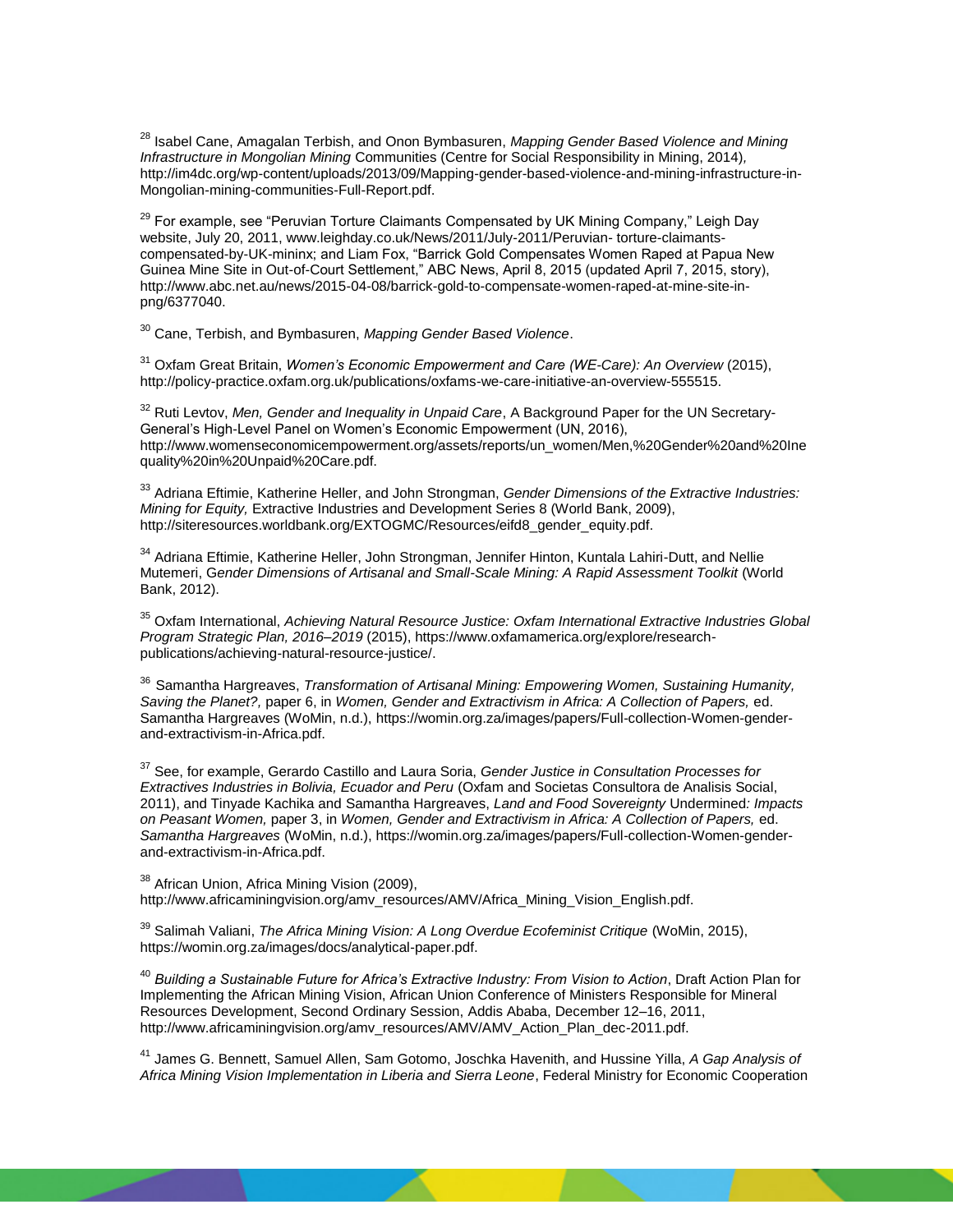and Development, Germany (GIZ, 2014), http://www.ipa-cologne.de/reports/bennett-et-al-2014-AMV-Gap-Analysis-160714.pdf.

 $42$  Beijing Declaration and Platform for Action, UN Women, Fourth World Conference on Women, Beijing, September 4–15, 1995, A/CONF/177/20 (1995), http://www.un.org/womenwatch/daw/beijing/pdf/BDPfA%20E.pdf.

<sup>43</sup> Convention on the Elimination of All Forms of Discrimination Against Women (CEDAW), Article  $11(1)(b)(d)(f)$ .

 $44$  CEDAW, Article 14 (a)(q).

<sup>45</sup> UN, Basic Principles and Guidelines on Development-Based Evictions and Displacement: Annex 1 of the Report of the Special Rapporteur on Adequate Housing as a Component of the Right to an Adequate Standard of living, A/HR/4/18 (n.d.), 1.

<sup>46</sup> UN, *Guiding Principles on Business and Human Rights: Implementing the United Nations "Protect, Respect and Remedy" Framework* (2011), [http://www.ohchr.org/Documents/Publications/GuidingPrinciplesBusinessHR\\_EN.pdf.](http://www.ohchr.org/Documents/Publications/GuidingPrinciplesBusinessHR_EN.pdf)

<sup>47</sup> UN, *Guiding Principles on Business and Human Rights: Implementing the United Nations "Protect, Respect and Remedy" Framework*.

<sup>48</sup> Emily Greenspan, Michelle Katz, Julie Kim, Serena Lillywhite, and Chris Madden, *Community Consent Index: Oil, Gas, and Mining Company Public Positions on Free, Prior, and Informed Consent* (Oxfam, 2015).

<sup>49</sup> Rio Tinto, *Why Gender Matters: A Resource Guide for Integrating Gender Considerations into Communities Work at Rio Tinto* (2009).

 $50$  Voluntary Principles on Security and Human Rights website, http://www.voluntaryprinciples.org.

<sup>51</sup> Kuntala Lahiri-Dutt and Nesar Ahmad, "Considering Gender in Social Impact Assessments," in *New Directions in Social Impact Assessments: Conceptual and Methodological Advances*, eds. Frank Vanclay and Ana Maria Esteves (2011), 117–37. See also Sanjay Sharma, "The Impact of Mining on Women: Lessons from the Coal Mining Bowen Basin of Queensland, Australia," *Impact Assessment and Project Appraisal* 28, no. 3 (2010), 201–15, DOI: 10.3152/146155110X12772982841041.

 $52$  Oxfam leads an initiative to promote community-based human rights impact assessments where those who are most directly affected can intervene to enhance positive effects, avoid or mitigate negative impacts, and contribute to the fulfillment of human rights. For more on the program and guidance to companies on their human rights impact assessments, see "Community-Based Human Rights Impact Assessment Initiative," Oxfam website, www.oxfamamerica.org/hria.

<sup>53</sup> World Bank, *Women's Employment in the Extractive Industry*, World Bank Group Energy & Extractives no. 2 (n.d.).

<sup>54</sup> World Bank, *Women's Employment in the Extractive Industry*.

<sup>55</sup> For example, the implementing rule for Peru's Law of the Right to Prior Consultation for Indigenous and Native Peoples contains strong provisions related to gender and inclusiveness. See "Reglemento de la Ley No. 29785, Ley del Derecho a la Consulta Previa a los Pueblos Indígenas u Originarios reconocido en el Convenio 169 de la Organización Internacional del Travajo (OIT)," http://faolex.fao.org/docs/pdf/per128122.pdf.

<sup>56</sup> Hill, Madden, and Ezpeleta, *Gender and the Extractive Industries*.

<sup>57</sup> Hill, Madden, and Ezpeleta, *Gender and the Extractive Industries*, 4.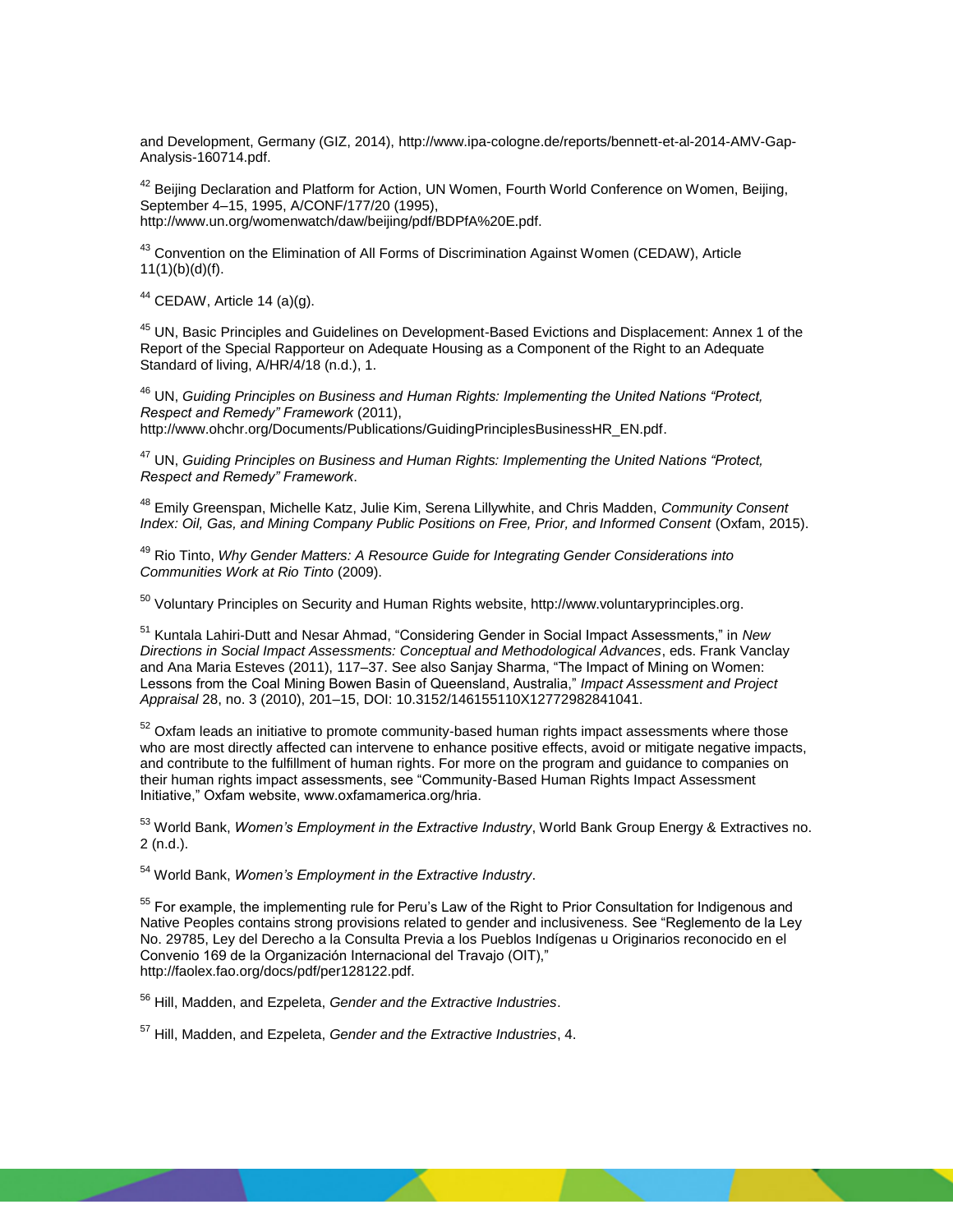<sup>58</sup> Angela Smith, *A Review of Oxfam Australia's Policies, Practices and Programs in Relation to Gender Justice, Culture and Religion,* Oxfam Australia (2011).

59 Research suggests that companies with processes for understanding community context are better able to enable women's participation in extractive industries processes. See Sarah Bradshaw, *Gender and Social Accountability: Ensuring Women's Inclusion in Citizen-Led Accountability Programming Relating to Extractive Industries* (Oxfam, 2015), 16–17, citing Julia Keenan and Deanna Kemp, *Mining and Local-Level Development: Examining the Gender Dimensions of Agreements Between Companies and Communities* (Centre for Social Responsibility in Mining, 2014).

<sup>60</sup> "Projects & Programs," Extractive Industries, World Bank website, http://www.worldbank.org/en/topic/extractiveindustries/projects.

<sup>61</sup> "Overview," Oil, Gas and Mining, International Finance Corporation website, http://www.ifc.org/wps/wcm/connect/Industry\_Ext\_Content/ifc\_external\_corporate\_site/OGM+Home.

 $62$  "Industries and Services," African Development Bank Group website, http://www.afdb.org/en/topics-andsectors/sectors/private-sector/areas-of-focus/industries-and-services/.

<sup>63</sup> "What We Do in Natural Resources," European Bank for Reconstruction and Development website, http://www.ebrd.com/what-we-do/sectors-and-topics/natural-resources-overview.html.

<sup>64</sup> "Projects & Programs," World Bank website.

<sup>65</sup> "World Bank Board Approves New Environmental and Social Framework," press release, August 4, 2016, World Bank website, http://www.worldbank.org/en/news/press-release/2016/08/04/world-bank-boardapproves-new-environmental-and-social-framework.

<sup>66</sup> World Bank, *World Bank Environmental and Social Framework: Setting Environmental and Social Standards for Investment Project Financing* (2016), 5,

https://consultations.worldbank.org/Data/hub/files/consultation-template/review-and-update-world-banksafeguard-policies/es/materials/the\_esf\_clean\_final\_for\_public\_disclosure\_post\_board\_august\_4.pdf.

<sup>67</sup> For example, see "ESS2. Labor and Working Conditions," in the *World Bank Environmental and Social Framework:* "Women and children are particularly vulnerable to trafficking practices," 56, note 15, https://consultations.worldbank.org/Data/hub/files/consultation-template/review-and-update-world-banksafeguard-policies/es/materials/the\_esf\_clean\_final\_for\_public\_disclosure\_post\_board\_august\_4.pdf.

<sup>68</sup> Safeguard policies are based on the principle of "do no harm," which ensures the adoption of a "mitigation hierarchy approach to ... anticipate and avoid risk and impacts [and] where avoidance is not possible, [to] minimize or reduce risk and impacts … [then to] mitigate [risk and impacts, and when] significant residual risk and impacts remain, [to] compensate for or offset them, where technically and financially feasible." World Bank, *Setting Environmental and Social Standards for Investment Project Financing*, 25.

<sup>69</sup> World Bank, *Addressing Risks and Impacts on Disadvantaged or Vulnerable Individuals or Groups*, Bank Directive, EXC5.07-DIR.117 (2016),

https://policies.worldbank.org/sites/ppf3/PPFDocuments/e5562765a5534ea0b7877e1e775f29d5.pdf.

<sup>70</sup> World Bank, *Addressing Risks and Impacts*, 1.

 $71$  The quoted phrase is from "Environmental and Social Performance Standards and Guidance Notes," International Finance Corporation (IFC) website, which has links to *Performance Standards on Environmental and Social Sustainability* (IFC, 2012),

IFCIFChttp://www.ifc.org/wps/wcm/connect/topics\_ext\_content/ifc\_external\_corporate\_site/ifc+sustainability/ our+approach/risk+management/performance+standards/environmental+and+social+performance+standard s+and+guidance+notes#2012.

<sup>72</sup> For example, see IFC, *Performance Standards on Environmental and Social Sustainability*, which, in the section titled "Performance Standard 2, Labor and Working Conditions," states: "The client will not make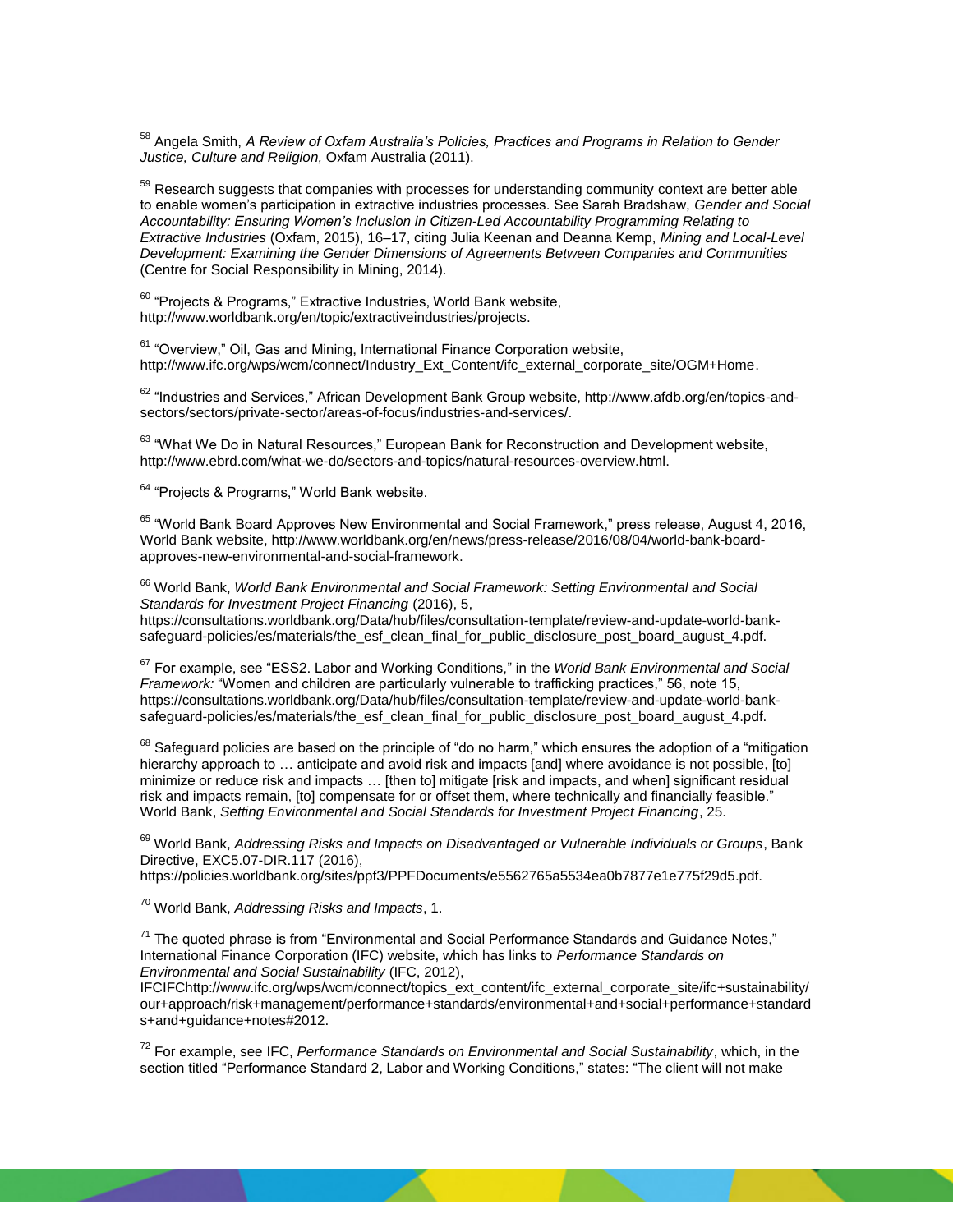employment decisions on the basis of personal characteristics unrelated to inherent job requirements," 3, and mentions gender in a footnote as one of many personal characteristics. http://www.ifc.org/wps/wcm/connect/115482804a0255db96fbffd1a5d13d27/PS\_English\_2012\_Full-Document.pdf?MOD=AJPERES.

<sup>73</sup> See, for example, the discussion in the World Bank, *Setting Environmental and Social Standards for Investment Project Financing*, "Environmental and Social Standard 2: Labor and Working Conditions," 52, under "Objectives," which states: "To protect project workers, including vulnerable workers such as women, persons with disabilities, children (of working age, in accordance with this ESS) and migrant workers, contracted workers, community workers and primary supply workers, as appropriate." See https://consultations.worldbank.org/Data/hub/files/consultation-template/review-and-update-world-banksafeguard-policies/es/materials/the\_esf\_clean\_final\_for\_public\_disclosure\_post\_board\_august\_4.pdf.

<sup>74</sup> African Development Bank Group, *African Development Bank Group's Integrated Safeguards System: Policy Statement and Operational Safeguards*, Safeguards and Sustainability Series 1, no. 1 (2013), https://www.afdb.org/fileadmin/uploads/afdb/Documents/Policy-Documents/December\_2013\_- \_AfDB%E2%80%99S\_Integrated\_Safeguards\_System\_\_-

Policy Statement and Operational Safeguards.pdf.